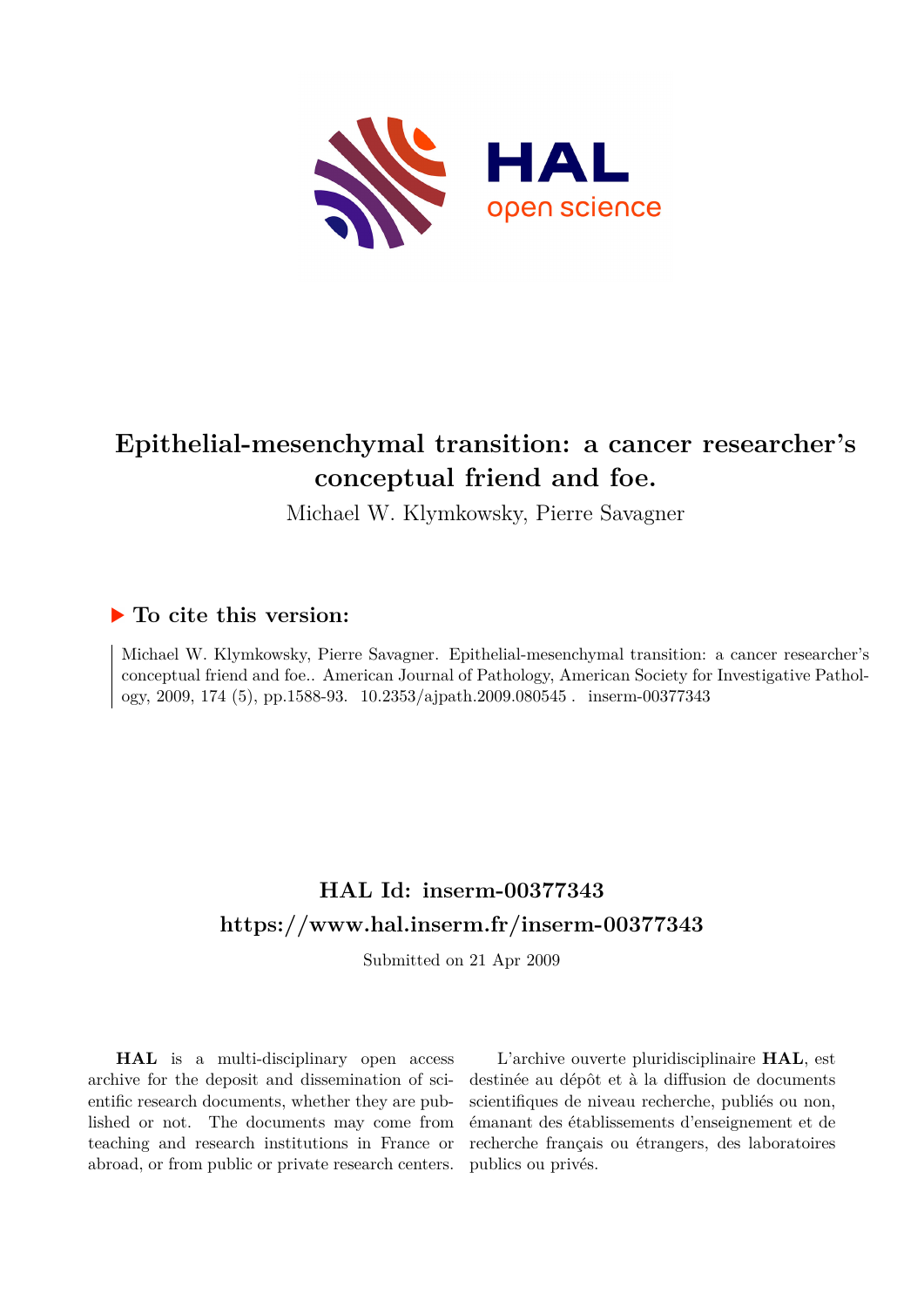#### **Epithelial-mesenchymal transition (EMT):**

#### **a cancer researcher's conceptual friend and foe**

Michael W. Klymkowsky^ & Pierre Savagner\*

^ Molecular, Cellular & Development Biology, University of Colorado, Boulder,

Boulder CO 80309 USA

\* IRCM, Institut de Recherche en Cancérologie de Montpellier, INSERM U896, Montpellier, F-

34298, France

**Corresponding author:** Pierre Savagner IRCM, INSERM U896, Montpellier, F-34298, France Tel: 33 (0)4 67 61 85 23 Fax: 33 (0)4 67 61 30 4 psavagner@valdorel.fnclcc.fr

Abbreviation: EMT: Epithelial-mesenchymal transition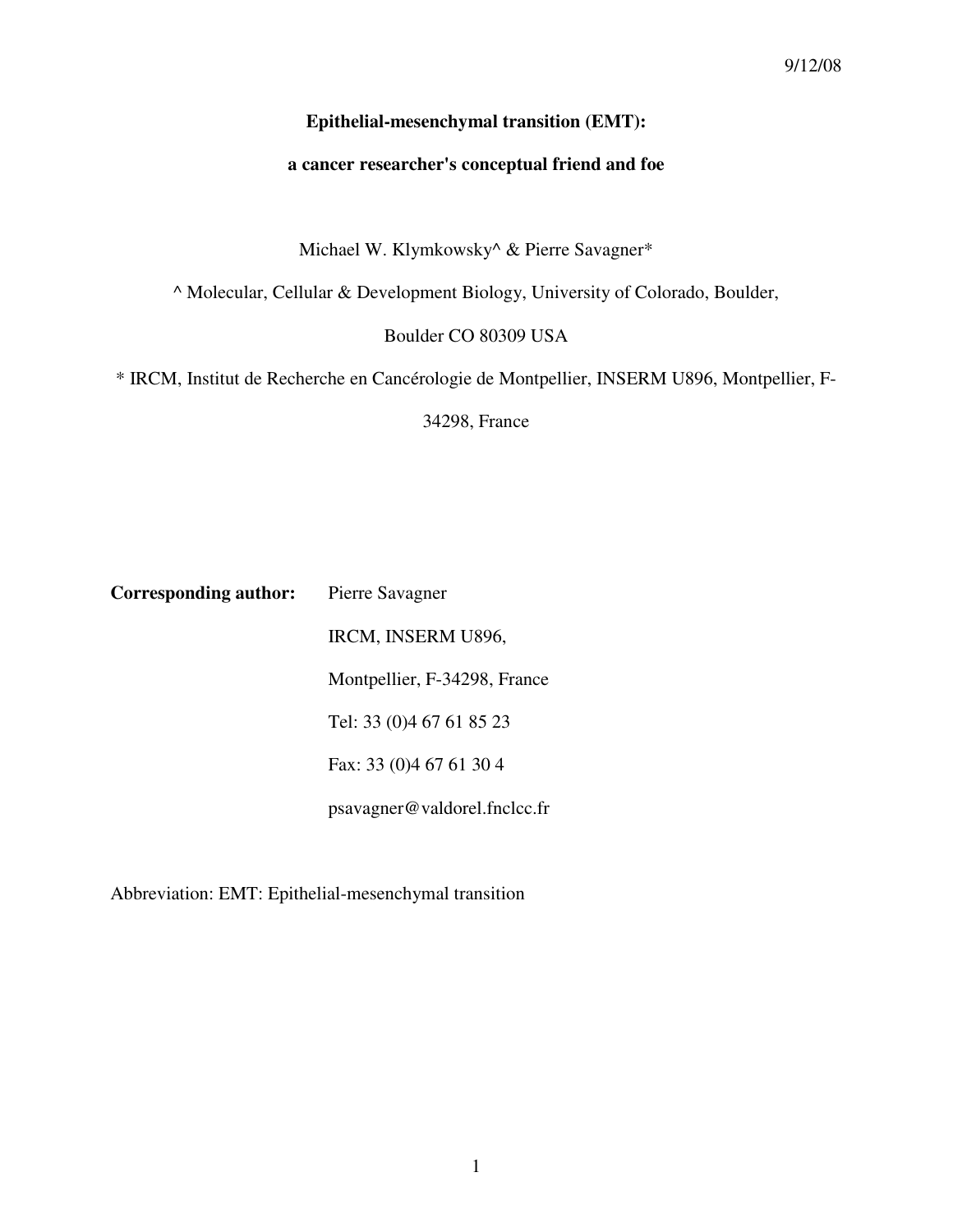**Acknowledgements:** MWK work is supported by NIH grant GM58004 and by an American Cancer Society Seed grant through the University of Colorado Cancer Center. PS work is supported by the Ligue Regionale contre le Cancer (Languedoc-Roussillon), and Groupement des Entreprises Francaises dans la Lutte contre le Cancer (Languedoc-Roussillon).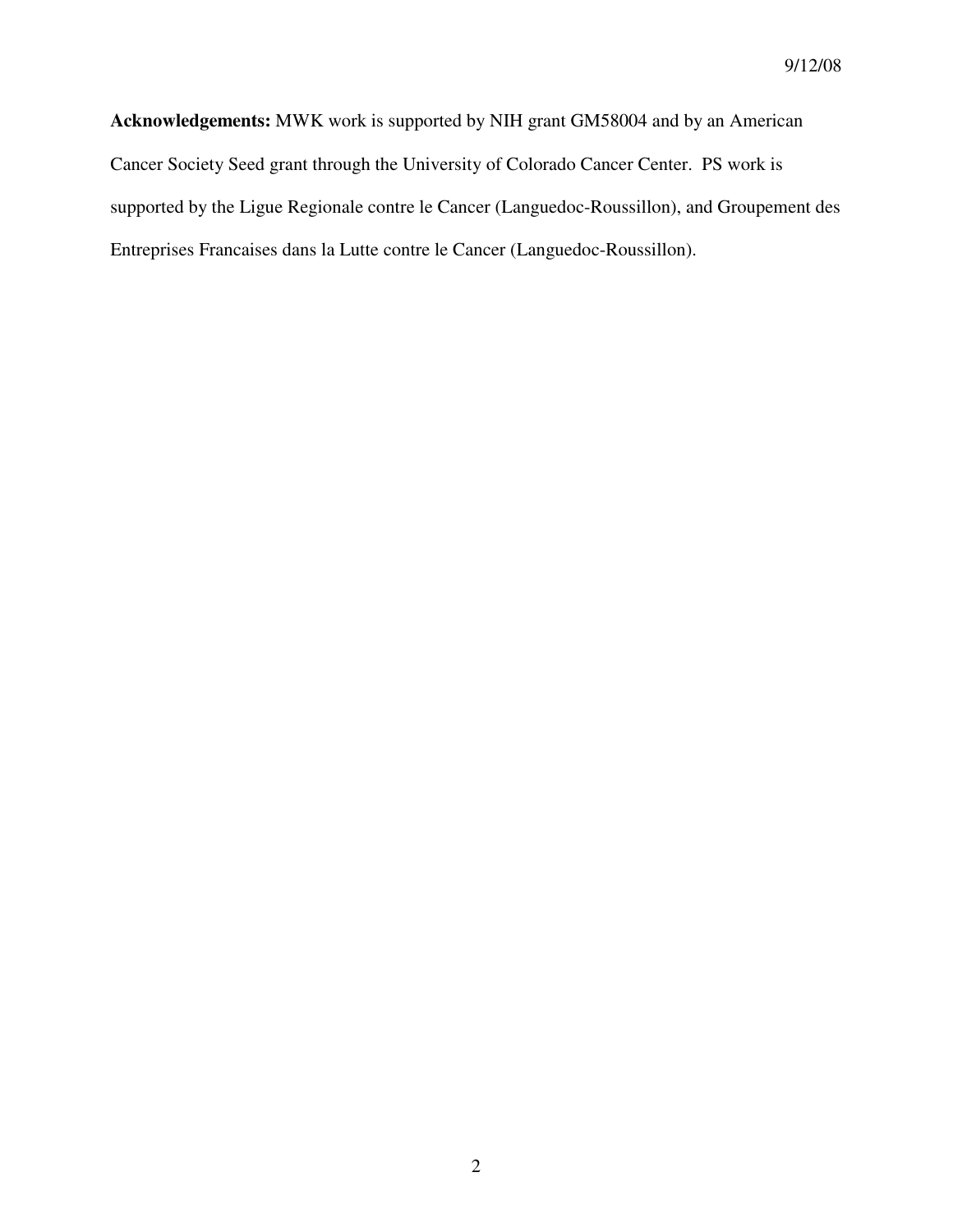9/12/08

#### **Abstract**

 Epithelial-mesenchymal transition (EMT) describes a series of rapid changes in cellular phenotype. Epithelial cells loosen cell-cell adhesion structures, change their polarity, modulate their cytoskeletal organization and typically become isolated, motile, and resistant to anoikis. EMT is often applied to distinct biological events as if it were a single conserved process, but in fact these processes can vary in intensity from transient depolarization to total cellular reprogramming as found by transcriptional analysis. Adjustments are therefore necessary when applying the term EMT to tumor progression. Based on clinical observations, it is more appropriate in most cases to describe the emergence of an "EMT-like" phenotype during tumor progression. This does not imply complete trans-differentiation but emphasizes the intermediary phenotype associated with tumor cell renewal and adaptation to specific microenvironments. Here, we categorize the various EMT-like phenotypes found in human carcinomas that, depending on the tumor type, may or not represent analogous stages in tumor progression. We based these categories on global tumor phenotype. Tumor microenvironment associated with stromal reactions, hypoxia, paucity of nutrients, impaired differentiation and that activation of various EMT-associated pathways, modulate overall tumor phenotype and lead to tumor heterogeneity.

**The epithelial-mesenchymal transition concept**: Epithelial-mesenchymal transition (EMT) describes a rapid and often reversible change of cell phenotype. EMT was originally defined in the context of cellular remodeling that occurs during heart morphogenesis  $\frac{1}{2}$ , and has been applied to a range of events, including mesoderm and neural crest formation  $2$ . The reverse process, mesenchymal-epithelial transition also occurs during development<sup>3</sup>. During EMT, epithelial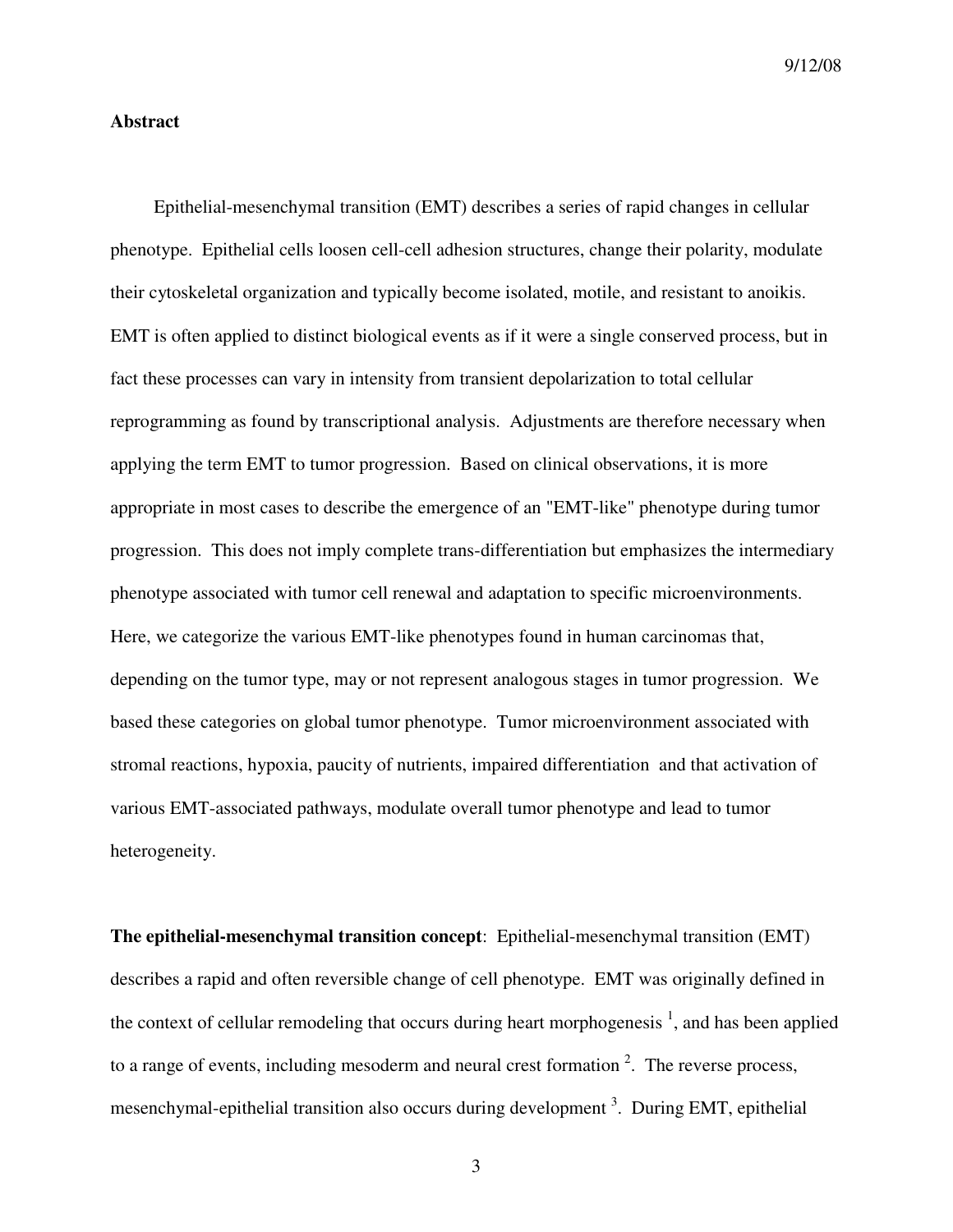cells loosen their characteristic cell-cell adhesion structures, change their polarity, modulate the organization of their cytoskeletal systems, switch expression from keratin- to vimentin-type intermediate filaments, and become isolated, motile, and resistant to anoikis  $4<sup>5</sup>$ .

 EMT bears at least a superficial resemblance to the steps in the transition of normal to metastatic cells during epithelial tumor progression. That the concept of EMT was relevant to tumor progression was refined and explored *in vitro*, most notably by E.D. Hay, using epithelial cell models; these cells could be transformed into individualized motile cells through manipulations using growth factors or extracellular matrix components <sup>6</sup>. Original EMT models include the transformation of lens epithelial cells growing in collagen gels<sup>7</sup>, NBT-II carcinoma cells responding to fibroblast growth factor (FGF)  $^8$  and MDCK cells responding to hepatocyte growth factor/scatter factor (HGF/SF)  $9-11$ . Over the years, many more models have been described, and a number of genes have been implicated in EMT-like behavior of tumor cell  $^{12}$ . As is often the case, genes active (and activated) during the course of carcinoma progression and metastasis are also active in other processes, specifically during early embryogenesis, tissue morphogenesis, wound healing  $^{2, 13-15}$ . This has lead to the idea that EMT, as it occurs in the course of developmental events, is "reactivated" during tumor progression. The popularity of this idea is suggested by the fact that a recent search on "epithelial-mesenchymal transition" and "cancer" using PubMed (NCBI, NIH) yielded more than 463 references. On the other hand, the assumption that EMT is actually relevant to cancer progression has raised serious objections from pathologists who points out the lack of direct clinical evidence for EMT <sup>16</sup>. A re-evaluation of the literature suggests that there are good reasons to make a clear distinction between EMT senso stricto and the EMT-like phenotype observed in carcinoma.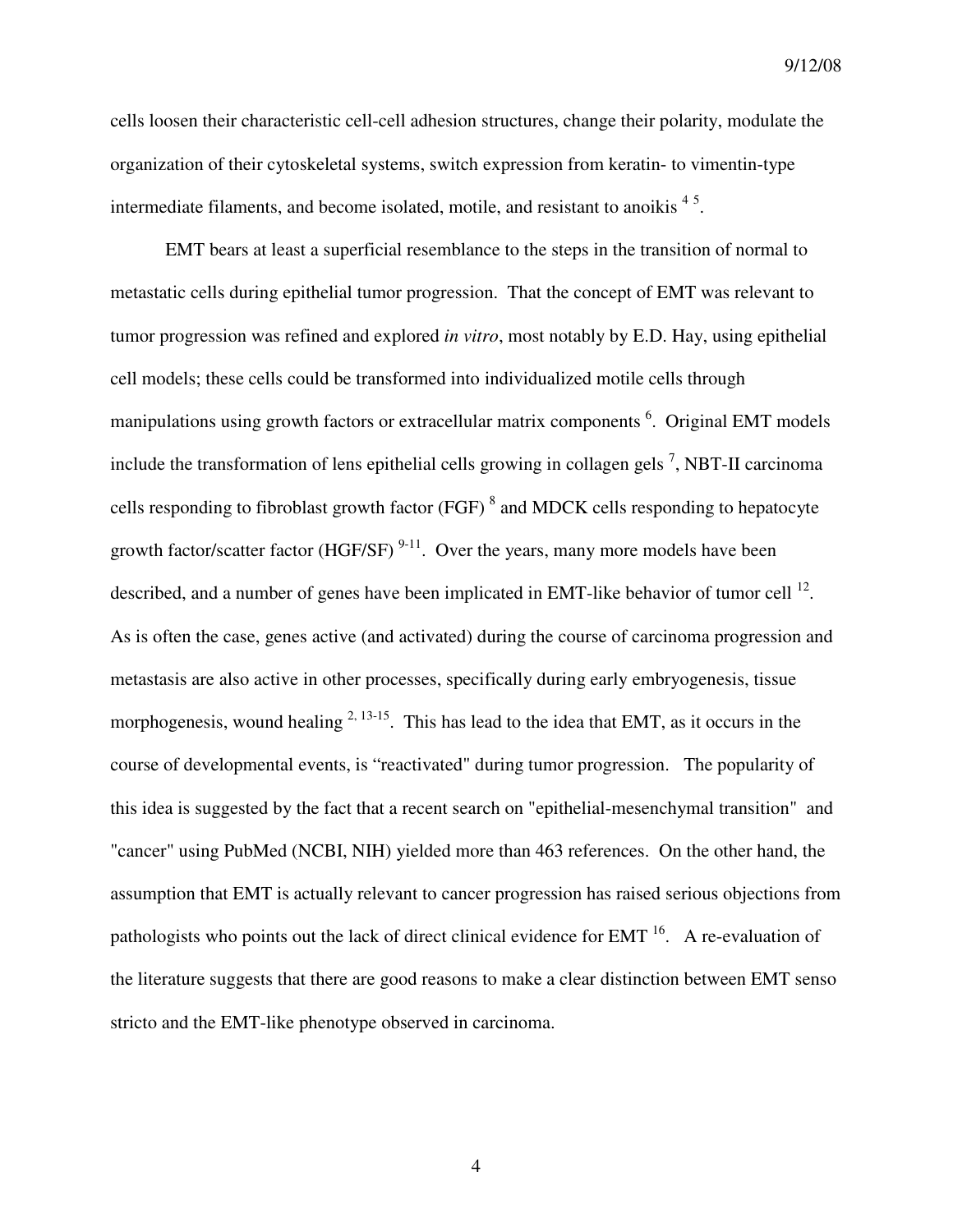**Relevance of EMT in the cancer environment:** By definition, EMT can apply only to epithelial-derived cancers (carcinomas), which account for 90% of human tumors. To intravasate and metastasize, epithelial cells must at least transiently down-regulate their cell-cell adhesion structures <sup>14</sup>. The loss of cell-cell adhesion, however, does not make an EMT! Perhaps the major obstacle in identifying EMT-specific events is the lack of definitive markers for post-EMT cells. For example keratin expression is routinely used by pathologists to identify epithelial-derived carcinoma cells  $^{17}$ , but cannot be used to identifying post-EMT cells since these cells should (if an actual EMT event were taking place) no longer express keratin. In fact, post-EMT epithelial cells will be phenotypically similar to (normal) vimentin-expressing stromal cells. Several groups have attempted to decipher the clonal origins of epithelial and mesenchymal components of tumors by comparative genotypic analysis using microsatellite markers  $22-25$ . In fact, some less common tumors such as phyllodes tumors of the prostate were found to combine stromal and epithelial components with distinct clonal origins  $18$ . However, this strategy has been problematic when applied to more prevalent mammary invasive ductal carcinomas: transformed stroma cells share chromosomal rearrangements with transformed epithelial cells, suggesting common origin, but also contain stroma specific rearrangements  $19-21$ . A clearer situation is found in carcinosarcoma, rare tumors mostly described in uterus and lung, that display a mix of epithelial and mesenchymal cell types. Most studies indicate that these tumors are derived from a common epithelial progenitor that gives rise to a mesenchymal subpopulation presumably through an EMT-like process.

**"EMT-like" phenotypes in cancer:** There is an important distinction to make based on the poorly differentiated state of many carcinoma cells. Their phenotype may reflect a dedifferentiation rather than a trans-differentiation process, such as occurs during EMT. From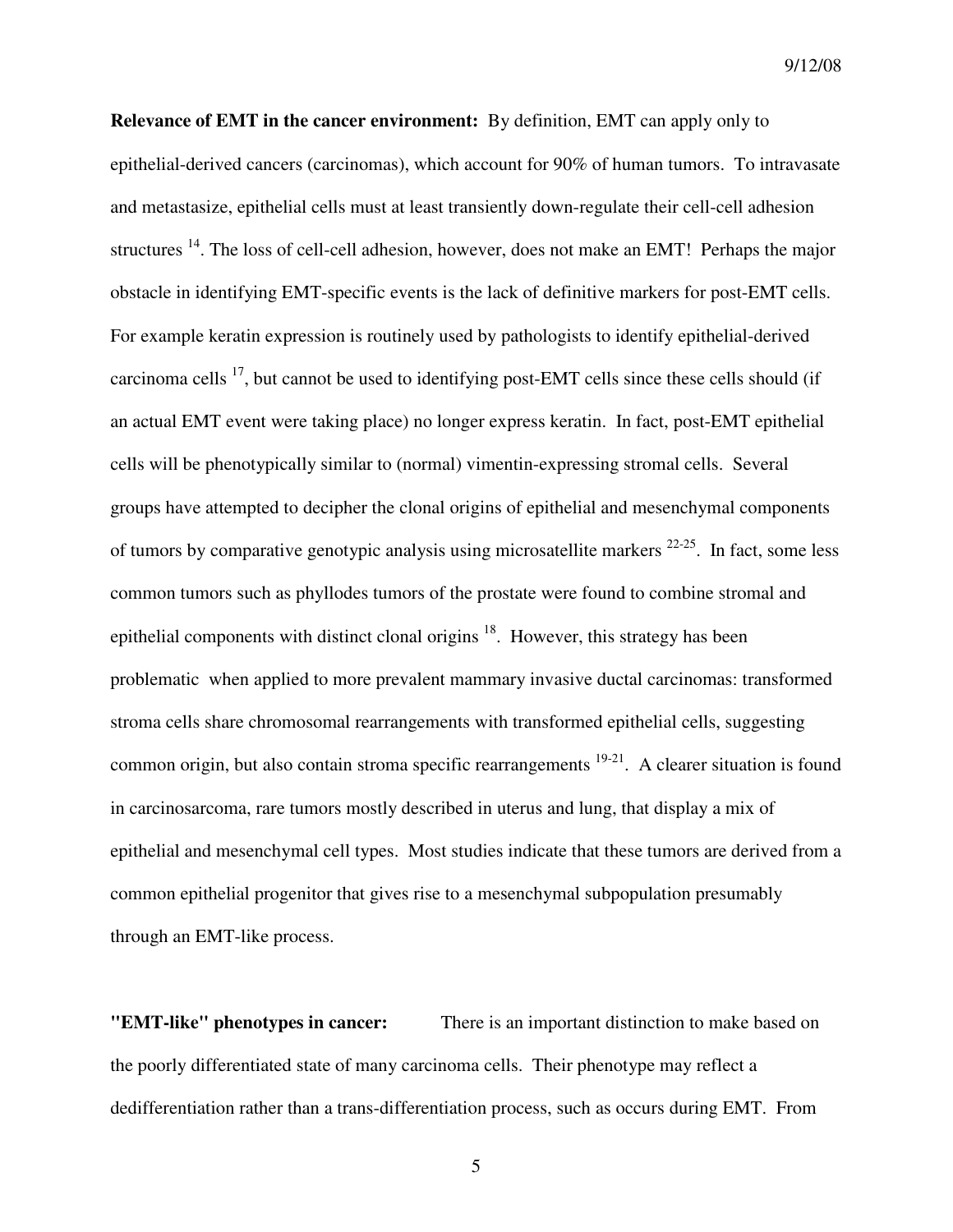9/12/08

this perspective, transformed epithelial progenitors/stem cells may simply fail to differentiate normally, rather than differentiate into mesenchymal cells. If this is the case, the use of the term EMT is inappropriate and confusing, since it is misleading about the origin of the cells (Fig. 1).

 To address this issue, we suggest using the term "EMT-like" as a more descriptive and accurate term to describe the phenotypes of epithelial cancers, since it does not imply a specific mechanism or the origin of the cells described. We propose three functional criteria to define "EMT-like" phenotypes in human carcinomas: a) state of cell polarization, b) state of cell cohesiveness and c) intermediate filament protein expression. Based on these criteria we define the following four EMT-like phenotypes :

**Phenotype 0**: Differentiated tumor cells with preserved epithelial structure and cell polarity, **Phenotype 1**: Most tumor cells display cellular depolarization <sup>15</sup>, but retain cohesive cell-cell contacts and keratin expression.

**Phenotype 2:** There is loss of cell-cell adhesion in most tumor cells, but the cells still express keratins.

**Phenotype 3**: There is loss of keratin expression and substantial expression of vimentin in most tumor cells.

 Considering the phenotypic heterogeneity of most human tumors, this classification does not preclude that some tumor area may show distinct phenotypic features. That said, most tumors do display a dominant phenotype which is used by pathologist for typing. Applying this scheme to human carcinoma types we have evaluated all major human carcinoma types, based on reference works  $^{26, 27}$ , original articles  $^{28-30}$ , and our personal observations on breast and colon carcinomas typed and identified by the pathology department at CRLC Val d'Aurelle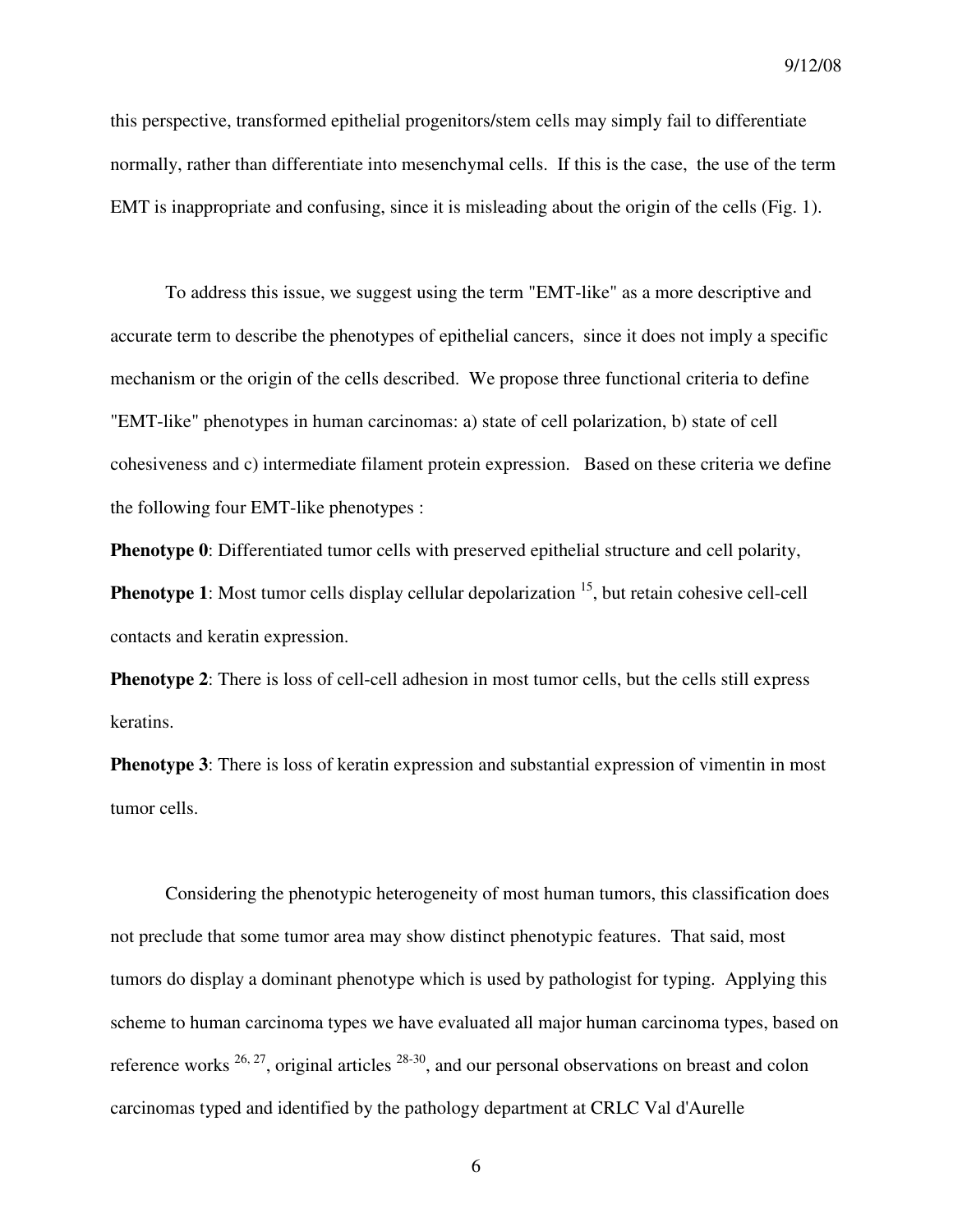9/12/08

(Montpellier, France)(Table 1). Some of the criteria we are suggesting here for "EMT-like" phenotyping are used in routine by pathologists. For example, expression of E-cadherin, a major player in epithelial cell-cell adhesion, is used to differentiate breast invasive ductal carcinoma which express E-cadherin protein and invasive lobular carcinoma that do not  $31, 32$ . In summary, there are limited but therapeutically significant numbers of carcinomas with phenotypes 2 and 3, involving poorly differentiated cells that may remain partially cohesive.

**EMT-like behavior and tumor heterogeneity**: Typically, most carcinomas display histological heterogeneity. We and others  $^{14}$ ;  $^{33}$  have suggested that only a small percentage of tumor cells ever undergo a total (corresponding to Phenotype 3) and that it is these cells that are presumably, the source of actively metastatic cells. Perhaps the best-documented example of this is the invasive front in colorectal carcinomas. Cells in this region usually express a less differentiated "progenitor/stem cell" phenotype  $34$  together with nuclear β-catenin, indicative of active canonical Wnt signaling. They are thought to play a critical role in tumor invasive mechanism.

 A link between progenitor/stem cells and EMT-like grade is expected based on the immature epithelial phenotype of precursor cells  $34$ . Many genes involved in progenitor/stem cell maintenance also appear to be involved in the regulation of cell motility, EMT and EMT-like phenotypes. Among these genes CD24, CD44, CD49/Integrin  $\alpha$ 6, CD29/Integrin β1, and Slug (Snail2) constitute good examples  $35-39$ . Recently, work from R. Weinberg's laboratory has emphasized molecular links between EMT process and emergence of "stemness" <sup>40</sup>. This is interesting because stemness is distinct from mesenchymal behavior.

 Epithelial cells initiate migration by becoming "activated". Activation is considered a "metastable phenotype"<sup>41</sup> that combines incomplete differentiation, cell motility and some cellcell cohesiveness. It can be considered "EMT-like". For example, during wound healing,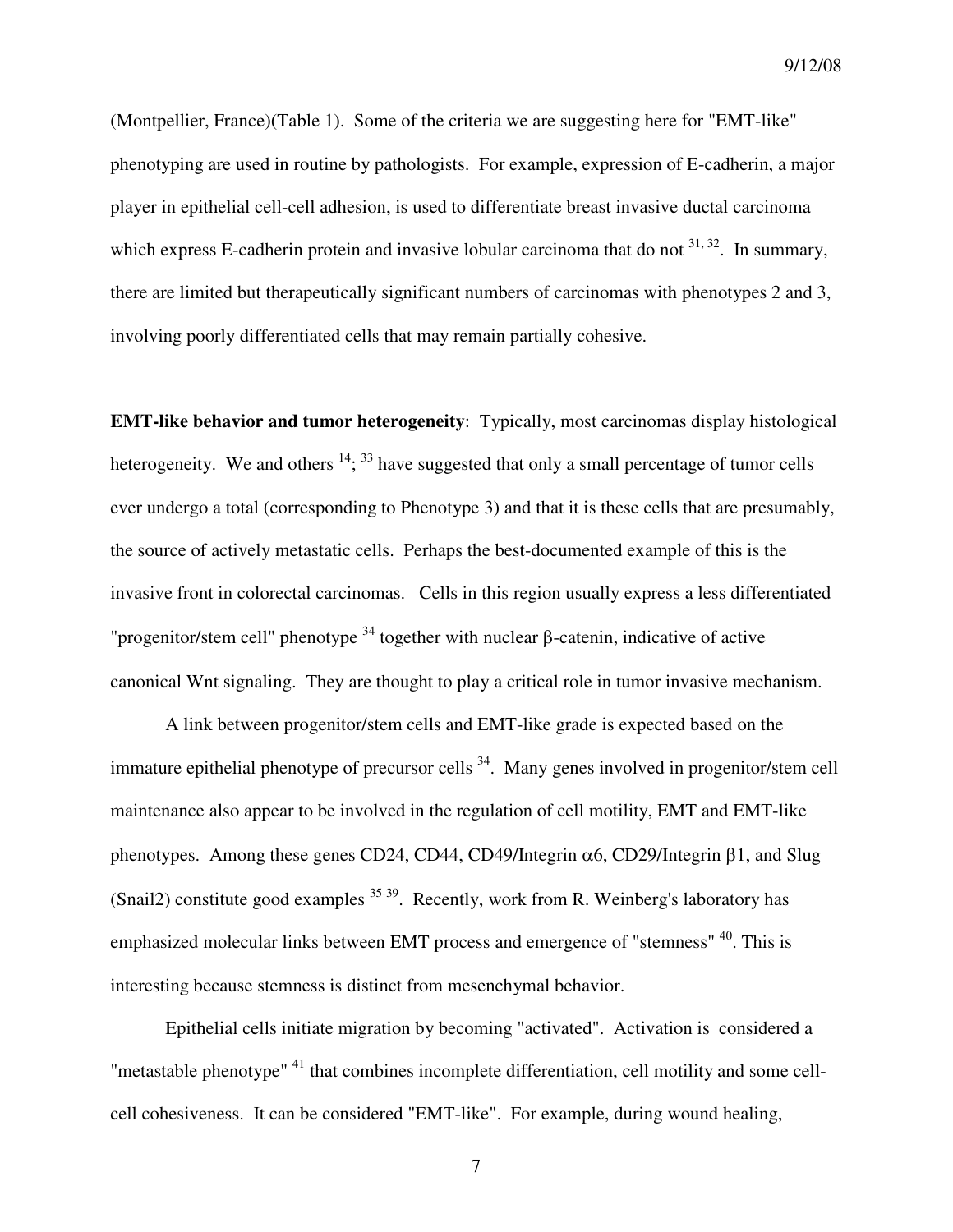immature basal keratinocytes are activated by changes in the local microenvironment and express such a metastable phenotype  $38$ . Their migration involves cohort migration, in which cells migrate as groups, not isolated cells. Similarly, during mammary gland tubulogenesis, cells located at the tip of growing tubule terminal end buds (cap cells) migrate as a group entity and express specific cadherins (P-cadherin) and migrate as a group. Interfering with cell-cell adhesion disrupts rather than enhances the migratory pattern  $42$ . This type of behavior is similar to that displayed by carcinoma cells expressing a metastable phenotype; it explains the cellular chords and partially differentiated tubules found in mammary invasive ductal carcinoma. Total lack of cohesiveness between carcinoma cells, more representative of EMT, represents a distinct mode of invasion, present, for example, in infiltrating lobular carcinoma. This type of invasion is more insidious: while not inherently more invasive than invasive ductal carcinomas, it tends to be detected later during tumor progression, resulting in a poorer prognosis.

**Old and new pathways: what happened to EMT master genes?** In vitro and in vivo model systems have allowed the characterization of various pathways leading to EMT and EMT-like phenotypes. Such pathways are referred to as EMT pathways in this review, without assuming functional specificity. Five main pathways have been found to trigger EMT-associated process 13, 14, 43: Tyrosine kinase receptors (EGF, FGF, HGF, PDGF, IGF), integrins, Wnt, NFKB and TGFβ pathways. These pathways involve Akt, GSK3, Rho-GTPases and SMAD signaling pathways. A distinct EMT pathway has been recently described involving the protein tyrosine phosphatase Pez<sup> $44$ </sup>. In direct association with cancer progression, several molecules including ILEI  $^{12, 45}$ , RKIP  $^{46}$ , and CXCR4  $^{47}$  appear to control EMT-like phenotypes and tumor metastasis in mouse models  $^{13, 14}$ . The on-set of both EMT and EMT-like events are associated with loss of cellular polarity, partial to total destabilization of cell-cell junctions, remodeling and replacement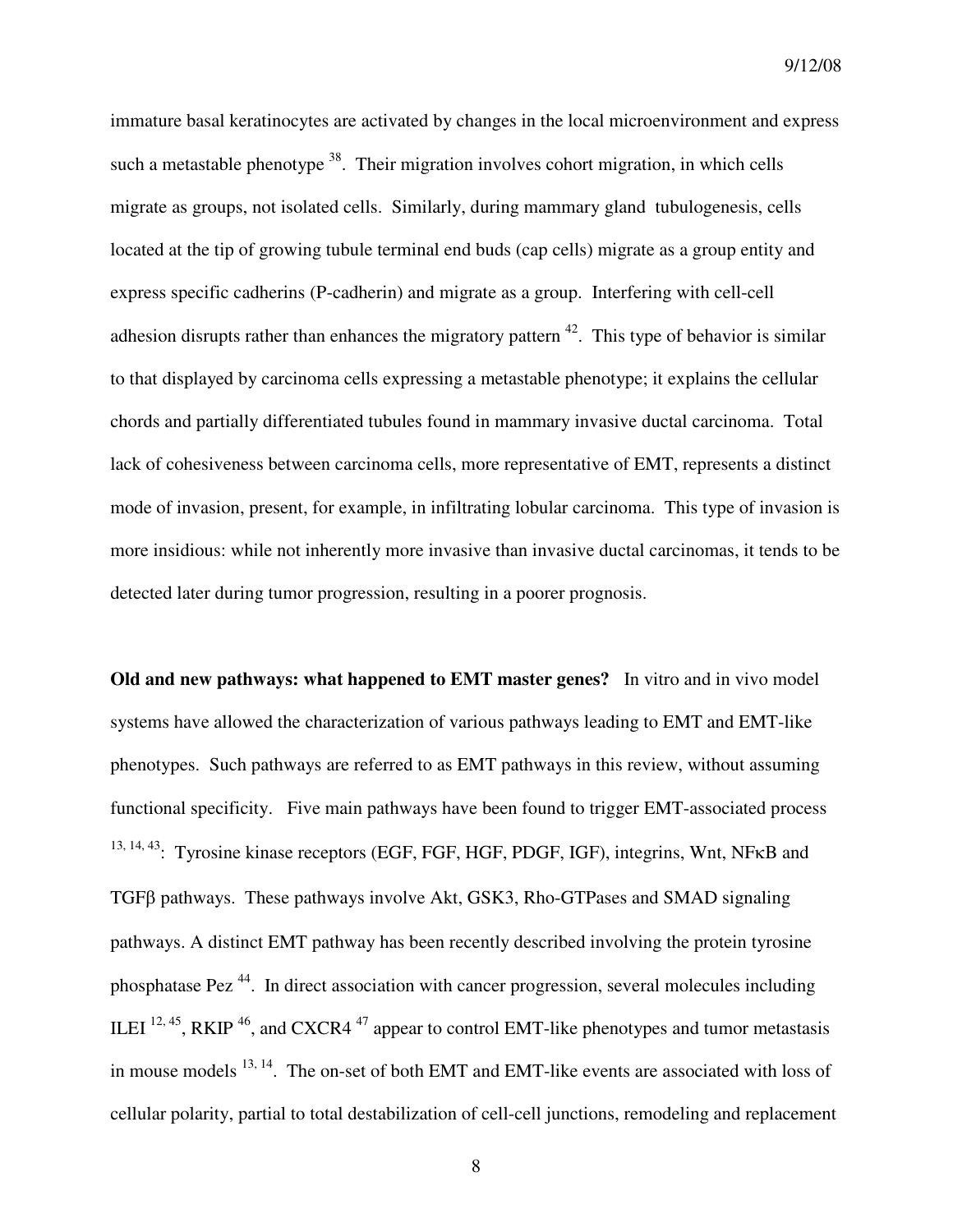of cytoskeletal components, the onset of cell motility and the suppression of apoptosis. Transcriptional down regulation of junctional components accompanies the EMT process in several systems <sup>13, 48</sup> and may be the cause or an effect of EMT-like events.

 Down-regulation of E-cadherin is linked to cell-cell dissociation and invasion in pancreas, prostate and mammary gland mouse cancer models <sup>49, 50</sup>. Specific transcription factors, in particular Snail (Snail1), Slug (Snail2), Twist, SIP1/Zeb and E47, negatively regulate E-cadherin expression  $51, 52$ , and presumably display overlapping functional redundancy, in part through their common recognition of E-box sequences. These factors appear to be involved in most physiological EMT situations. Their over-expression in epithelial cell lines usually induces an EMT<sup>48, 51-53</sup>. However, their specificity is clearly not restricted to E-cadherin regulation and EMT process. For example, members of the Snail family have been shown to be involved in cell motility, proliferation control, differentiation and apoptotic regulation in vivo and in cell models  $54-59$ . At the same time, detailed mechanism(s) of their effects remain unclear since cellular coexpression of Snail and E-cadherin has been described in breast and colon carcinomas by several groups  $33,60$ .

 Distinct pathways inducing EMT have been uncovered recently, emphasizing functional links between EMT-like phenotypes and inductive pathways specifically activated during tumor growth and progression (Fig. 2). Tumor cell growth requires an increase in local vasculature to provide metabolites and oxygen. Cells adjust to a nutritionally impoverished and hypoxic environment by activating specific pathways, associated with hypermetabolism <sup>61</sup>, glycolysis and resistance to acidosis-induced toxicity, and neoangiogenesis. Hypoxia genes have been found to be expressed locally within solid tumors, probably contributing to tumor heterogeneity <sup>62</sup>. The link between hypoxia and EMT has been recently strengthened by the observed activation of Snail and Twist expression by HIF-1, a key hypoxia effector <sup>63-65</sup>. Another hypoxia-related gene,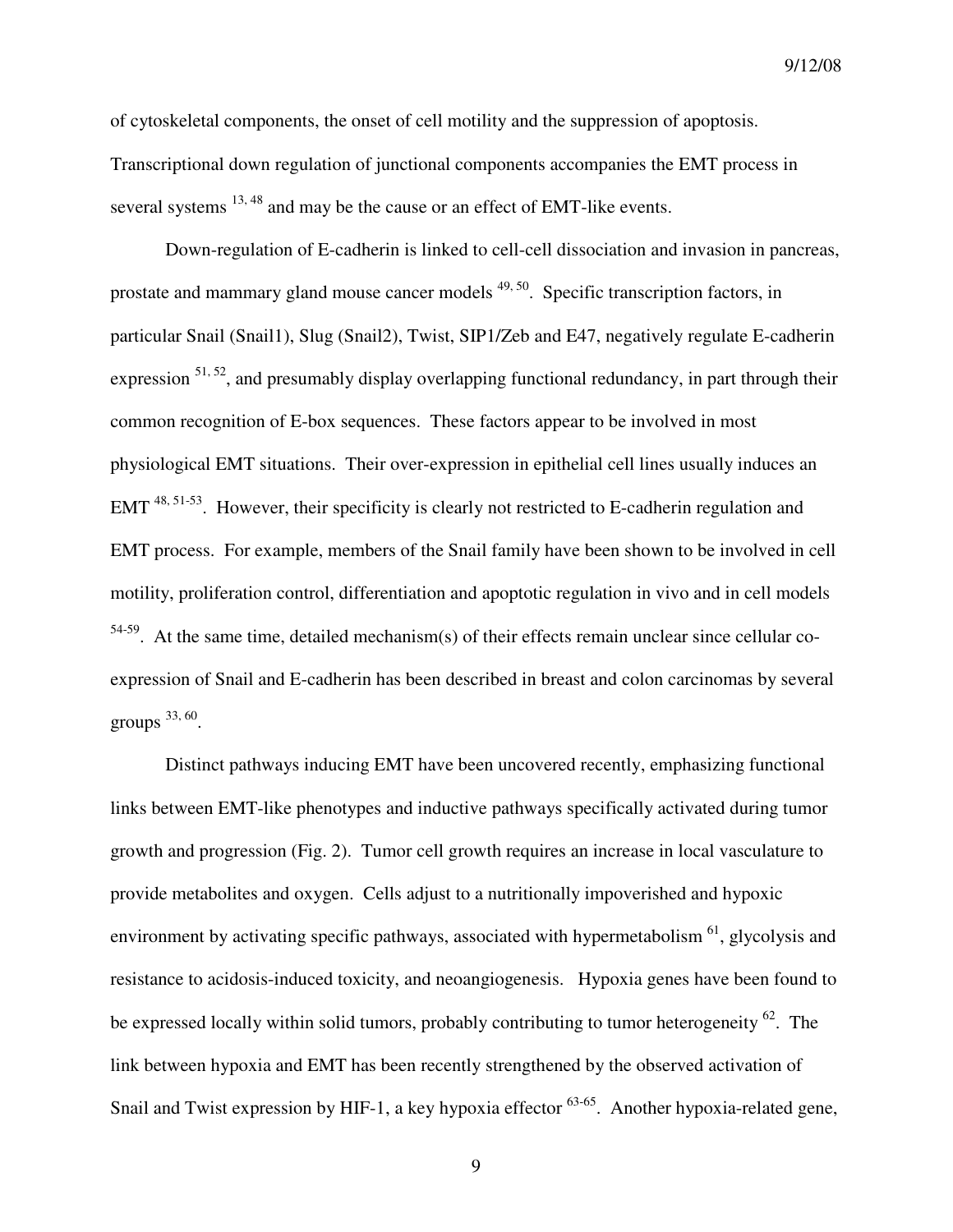lysyl oxydase, was found to interact directly with Snail, but the functional significance of this interaction has been disputed  $66, 67$ .

Another specific feature of tumor microenvironment is the stromal reaction through which epithelial-mesenchymal interactions activate or regulate several pathways involving integrins, cytokines and growth factors that are critical for tumor growth and metastasis  $^{68}$ . Inflammatory cells play a major role in secreting activating factors, and NF-κB, a key regulator of the inflammatory response has been found to regulate Slug, Snail, and Twist  $^{69}$ , unpublished observation). A putative role of macrophages in dragging individualized cells from mammary tumors into the bloodstream has recently been suggested in striking movies  $^{70}$ .

In conclusion, EMT has often been tacitly assumed to be a single conserved process, but this is by no means unambiguously established. What is clear is that EMT and EMT-like processes are influenced by the origin of the cells under consideration. Based on clinical observations, it appears more appropriate in most cases to describe the emergence of an "EMT-like" phenotype during tumor progression. This descriptive term does not necessarily imply an active dedifferentiation process but emphasizes an intermediary phenotype resulting from tumor cell renewal and adaptation to specific microenvironments. It clearly emphasizes the importance of better understanding cell population kinetics, survival and differentiation mechanisms during tumor growth and metastasis.

#### **Figure legends**

**Fig 1. EMT, "EMT-like" phenotype and tumor progression in breast carcinoma.** EMTlike phenotype can be interpreted in several ways. It can result from the transformation of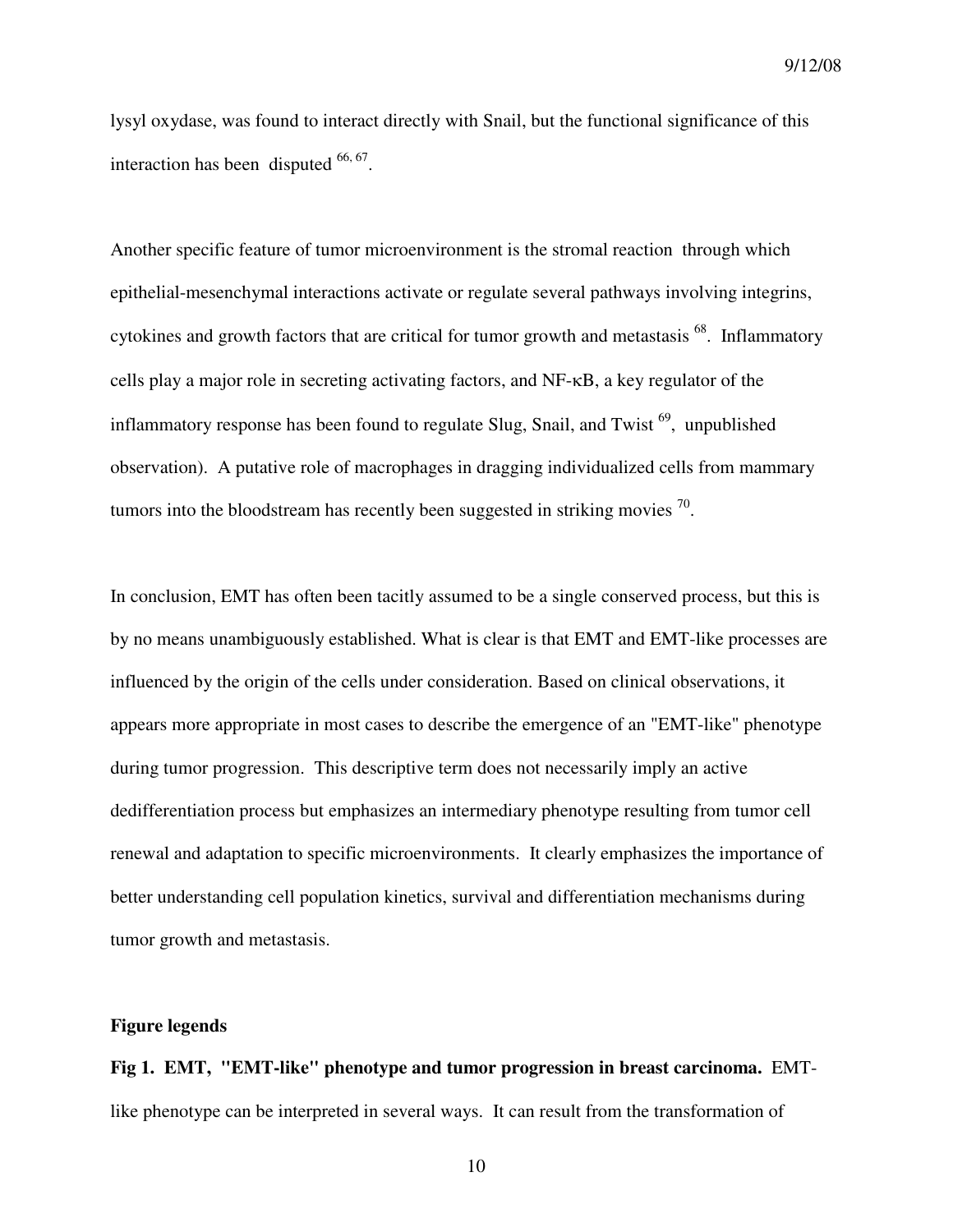9/12/08

normally differentiated epithelial cells followed by an EMT process, generating tumor cells with poorly differentiated features (a). Conversely, "EMT-like" phenotype can result from a lack of differentiation by stem/progenitor cells, resulting in cells expressing a partially differentiated phenotype: P1 (Most tumor cells characterized by cellular depolarization but retaining cohesive cell-cell contacts and keratin expression), P2 (Loss of cell-cell adhesion in most tumor cells, still expressing keratins) or P3 (Loss of keratin and substantial expression of vimentin). These early progenitors express a metastable phenotype but do not reach an epithelial differentiated state (b). In both situations, tumor microenvironment controls cell phenotype through several tumorspecific pathways being investigated.

**Fig. 2. Tumor-specific changes converge in inducing EMT phenotype.** Most pathways controlling EMT-like behavior in cancer cells can be linked to specific environmental changes occurring during tumor growth and progression. Tumor cells adapt to an impoverished and hypoxic environment by activating alternative pathways to adjust to hypoxia (a) and adopting hypermetabolism (b). Tumor cells typically express a partially differentiated phenotype suggesting impairment in differentiation pathways (c). Finally, another specific feature of tumor microenvironment is the stromal reaction. Stromal and inflammatory cells play a major role in secreting activating factors and controlling tumor cells motility (d).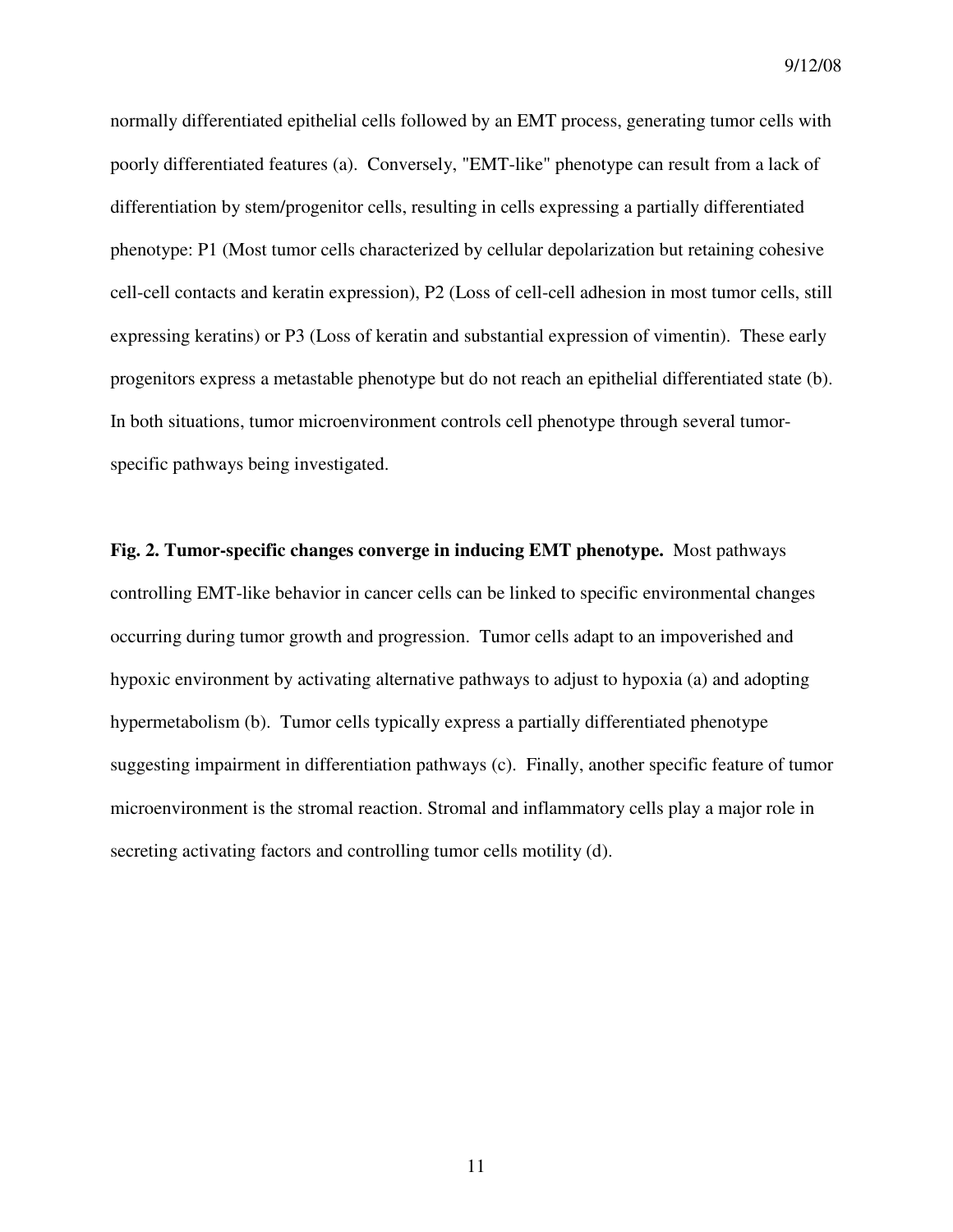#### **References**

1. Bolender D, Markwald R: Epithelial-mesenchymal transformation in chick atrioventricular cushion morphogenesis., Scan Electron Microsc 1979, 3:313-321

2. Savagner P: Leaving the neighborhood: molecular mechanisms involved during epithelial-mesenchymal transition, Bioessays 2001, 23:912-923

3. Baum B, Settleman J, Quinlan M: Transitions between epithelial and mesenchymal states in development and disease., Semin Cell Dev Biol 2008, 19:294-308

4. Stockinger A, Eger A, Wolf J, Beug H, Foisner R: E-cadherin regulates cell growth by modulating proliferation-dependent beta-catenin transcriptional activity, J Cell Biol 2001, 154:1185-1196

5. Valdés F, Alvarez A, Locascio A, Vega S, Herrera B, Fernández M, Benito M, Nieto M, Fabregat I: The epithelial mesenchymal transition confers resistance to the apoptotic effects of transforming growth factor Beta in fetal rat hepatocytes., Mol Cancer Res 2002, 1:68-78

6. Greenburg G, Hay E: Cytodifferentiation and tissue phenotype change during transformation of embryonic lens epithelium to mesenchyme-like cells in vitro., Dev Biol 1986, 115:363-379

7. Greenburg G, Hay ED: Epithelia suspended in collagen gels can lose polarity and express characteristics of migrating mesenchymal cells, J Cell Biol 1982, 95:333-339

8. Boyer B, Tucker G, Valles A, Franke W, Thiery J: Rearrangements of desmosomal and cytoskeletal proteins during the transition from epithelial to fibroblastoid organization in cultured rat bladder carcinoma cells., J Cell Biol 1989, 109:1495-1509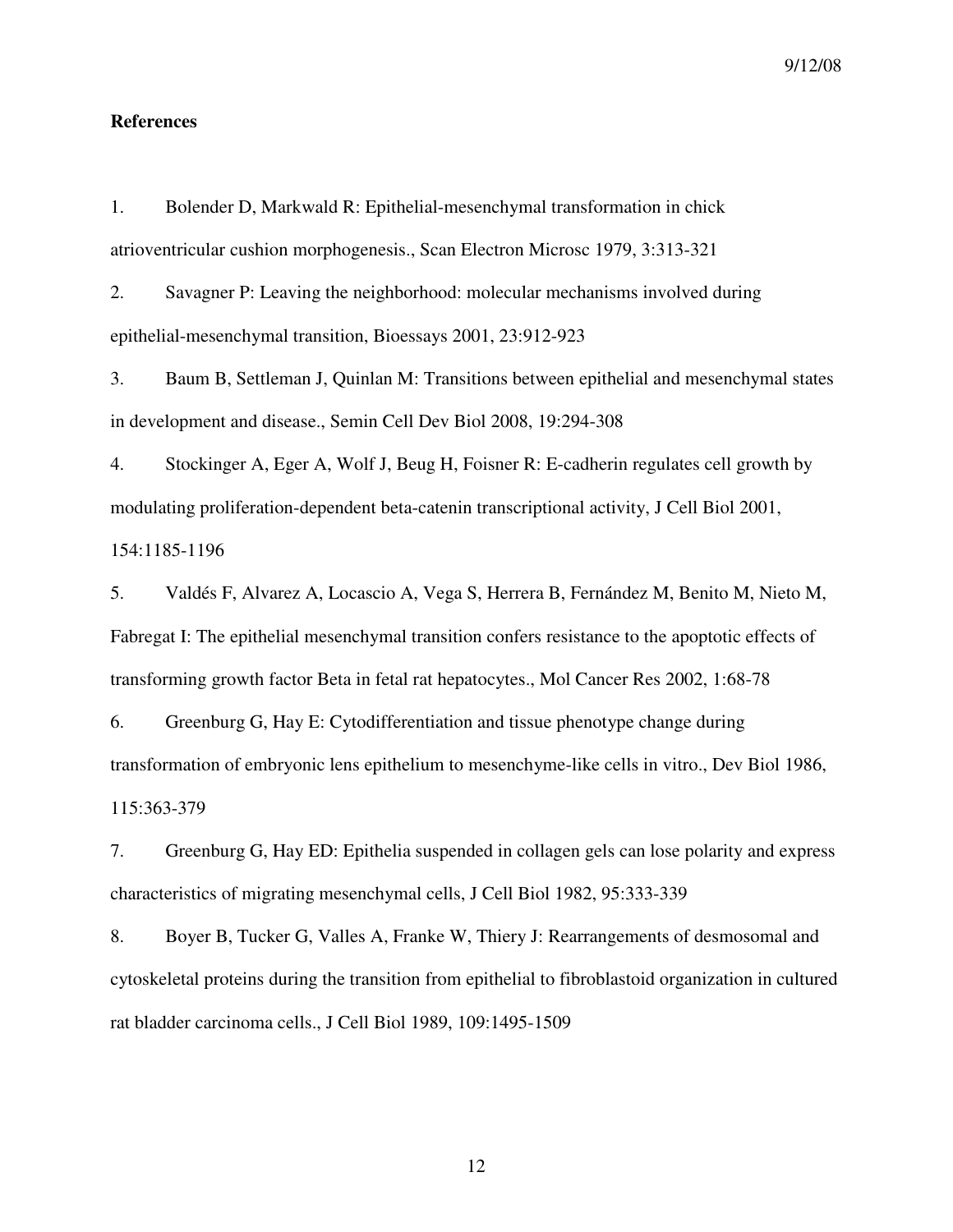9. Li Y, Joseph A, Bhargava M, Rosen E, Nakamura T, Goldberg I: Effect of scatter factor and hepatocyte growth factor on motility and morphology of MDCK cells., In Vitro Cell Dev Biol. 1992, 28:364-368

10. Uehara Y, Kitamura N: Expression of a human hepatocyte growth factor/scatter factor cDNA in MDCK epithelial cells influences cell morphology, motility, and anchorageindependent growth, J Cell Biol 1992, 17:889-894

11. Weidner K, Sachs M, Birchmeier W: The Met receptor tyrosine kinase transduces motility, proliferation, and morphogenic signals of scatter factor/hepatocyte growth factor in epithelial cells, J Cell Biol 1993, 121:145-154

12. Waerner T, Alacakaptan M, Tamir I, Oberauer R, Gal A, Brabletz T, Schreiber M, Jechlinger M, Beug H: ILEI: a cytokine essential for EMT, tumor formation, and late events in metastasis in epithelial cells, Cancer Cell 2006, 10:227-239

13. Thiery JP, Sleeman JP: Complex networks orchestrate epithelial-mesenchymal transitions, Nat Rev Mol Cell Biol 2006, 7:131-142

14. Berx G, Raspe E, Christofori G, Thiery JP, Sleeman JP: Pre-EMTing metastasis? Recapitulation of morphogenetic processes in cancer, Clin Exp Metastasis 2007, 24:587-597

15. Dow LE, Humbert PO: Polarity regulators and the control of epithelial architecture, cell migration, and tumorigenesis, Int rev cytology 2007, 262:253-302

16. Tarin D, Thompson EW, Newgreen DF: The fallacy of epithelial mesenchymal transition in neoplasia, Cancer Res 2005, 65:5996-6000; discussion 6000-5991

17. Barak V, Goike H, Panaretakis KW, Einarsson R: Clinical utility of cytokeratins as tumor markers, Clin Biochem 2004, 37:529-540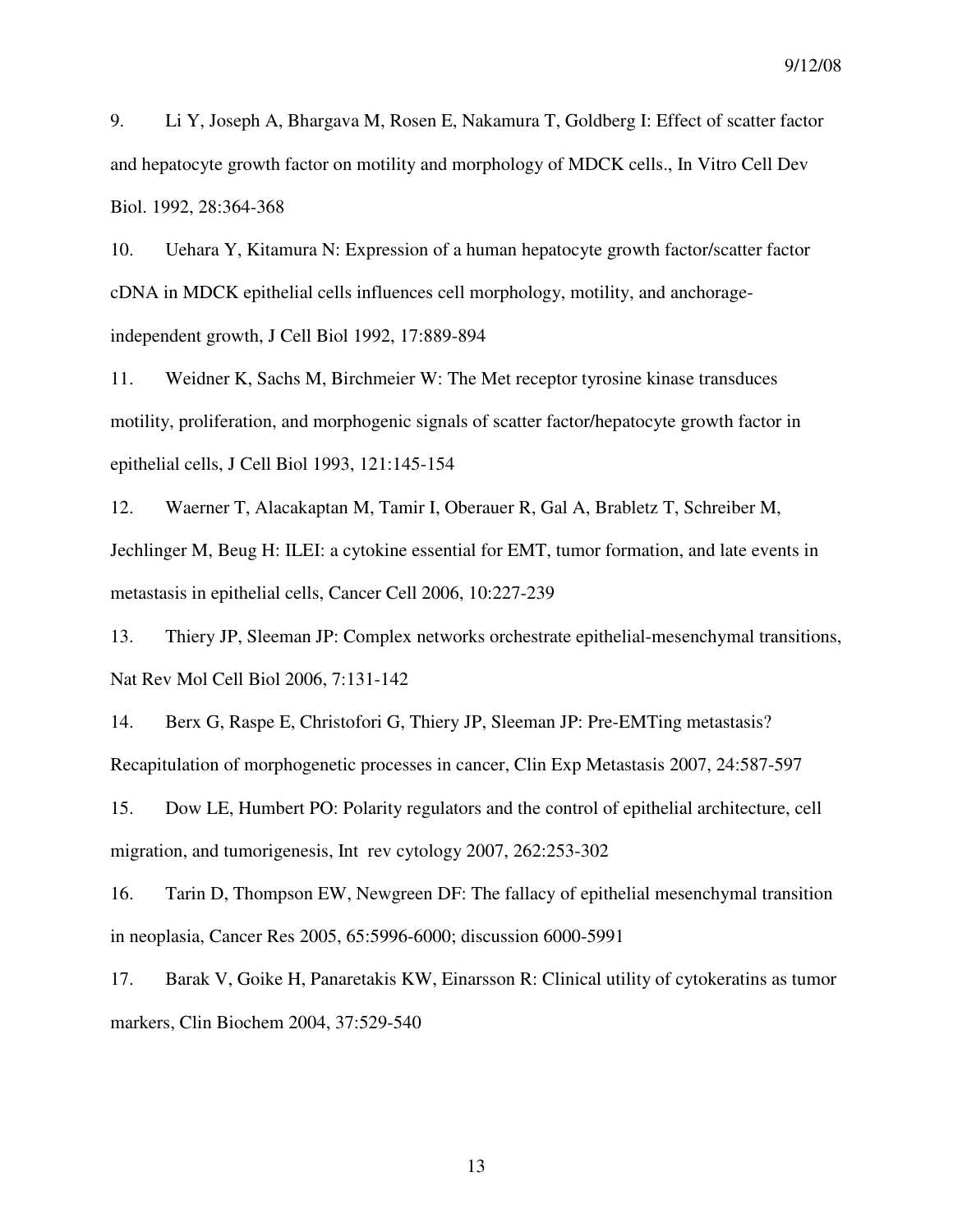18. McCarthy R, Zhang S, Bostwick D, Qian J, Eble J, Wang M, Lin H, Cheng L: Molecular genetic evidence for different clonal origins of epithelial and stromal components of phyllodes tumor of the prostate., Am J Pathol 2004, 165:1395-1400

19. Fukino K, Shen L, Matsumoto S, Morrison C, Mutte rG, Eng C: Combined total genome loss of heterozygosity scan of breast cancer stroma and epithelium reveals multiplicity of stromal targets., Cancer Res 2004, 64:7231-7236

20. Moinfar F, Man YG, Arnould L, Bratthauer GL, Ratschek M, Tavassoli FA: Concurrent and independent genetic alterations in the stromal and epithelial cells of mammary carcinoma: implications for tumorigenesis, Cancer Res 2000, 60:2562-2566

21. Howe JR, Roth S, Ringold JC, Summers RW, Jarvinen HJ, Sistonen P, Tomlinson IP, Houlston RS, Bevan S, Mitros FA, Stone EM, Aaltonen LA: Mutations in the SMAD4/DPC4 gene in juvenile polyposis, Science 1998, 280:1086-1088

22. Halachmi S, DeMarzo A, Chow N, Halachmi N, Smith A, Linn J, Nativ O, Epstein J, Schoenberg M, Sidransky D: Genetic alterations in urinary bladder carcinosarcoma: evidence of a common clonal origin, Eur Urol. 2000, 37:350-357

23. Dacic S, Finkelstein S, Sasatomi E, Swalsky P, Yousem S: Molecular pathogenesis of pulmonary carcinosarcoma as determined by microdissection-based allelotyping., Am J Surg Pathol. 2002, 26:510-516

24. Fujii H, Yoshida M, Gong Z, Matsumoto T, Hamano Y, Fukunaga M, Hruban R, Gabrielson E, Shirai T: Frequent genetic heterogeneity in the clonal evolution of gynecological carcinosarcoma and its influence on phenotypic diversity, Cancer Res 2000, 60:114-120

25. Thompson L, Chang B, Barsky S: Monoclonal origins of malignant mixed tumors (carcinosarcomas). Evidence for a divergent histogenesis, Am J Surg Pathol 1996, 20:277-285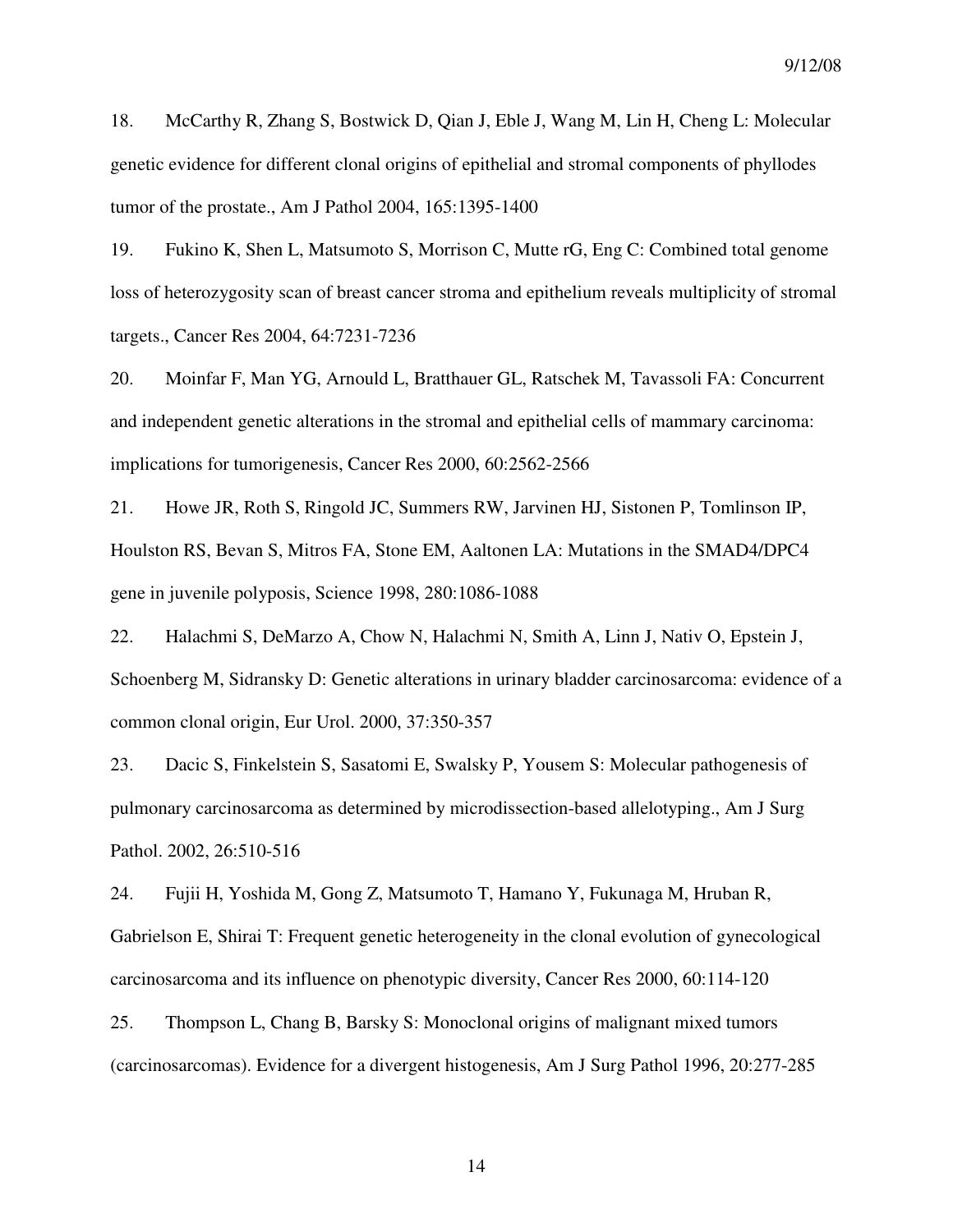26. Rosai J, Ackerman L: Surgical Pathology, ninth edition. Edited by New York, Mosby, 2004.

27. Kufe DW, Pollock RE, Weichselbaum RR, Bast RC, Jr, Gansler TS, Holland JF, Frei III E: Cancer Medicine. Edited by Hamilton (Canada), BC Decker, 2003.

28. Hu L, Lau S, Tzang C, Wen J, Wang W, Xie D, Huang M, Wang Y, Wu M, Huang J,

Zeng W, Sham J, Yang M, Guan X: Association of Vimentin overexpression and hepatocellular carcinoma metastasis, Oncogene 2004, 23:298-302

29. Ngan C, Yamamoto H, Seshimo I, Tsujino T, Mani M, Ikeda J, Konishi K, Takemasa I, Ikeda M, Sekimoto M, Matsuura N, Monden M: Quantitative evaluation of vimentin expression in tumour stroma of colorectal cancer, Br J Cancer 2007, 96:986-992

30. Biernat W, Kordek R, Liberski P, Woźniak L: Carcinosarcoma of the skin. Case report and literature review., Am J Dermatopathol 1996, 6:614-619

31. Derksen PWB, Liu X, Saridin F, van der Gulden H, Zevenhoven J, Evers B, van Beijnum JR, Griffioen AW, Vink J, Krimpenfort P, Peterse JL, Cardiff RD, Berns A, Jonkers J: Somatic inactivation of E-cadherin and p53 in mice leads to metastatic lobular mammary carcinoma through induction of anoikis resistance and angiogenesis, Cancer cell 2006, 10:437-449

32. Moll R, Mitze M, Frixen U, Birchmeier W: Differential loss of E-cadherin expression in infiltrating ductal and lobular breast carcinomas, Am J Pathol 1993, 143:1731-1742

33. Come C, Magnino F, Bibeau Fdr, De Santa Barbara P, Becker KF, Theillet C, Savagner P: Snail and slug play distinct roles during breast carcinoma progression, Clin cancer res 2006, 12:5395-5402

34. Brabletz T, Jung A, Spaderna S, Hlubek F, Kirchner T: Opinion: migrating cancer stem cells - an integrated concept of malignant tumour progression, Nat Rev Cancer 2005, 5:744-749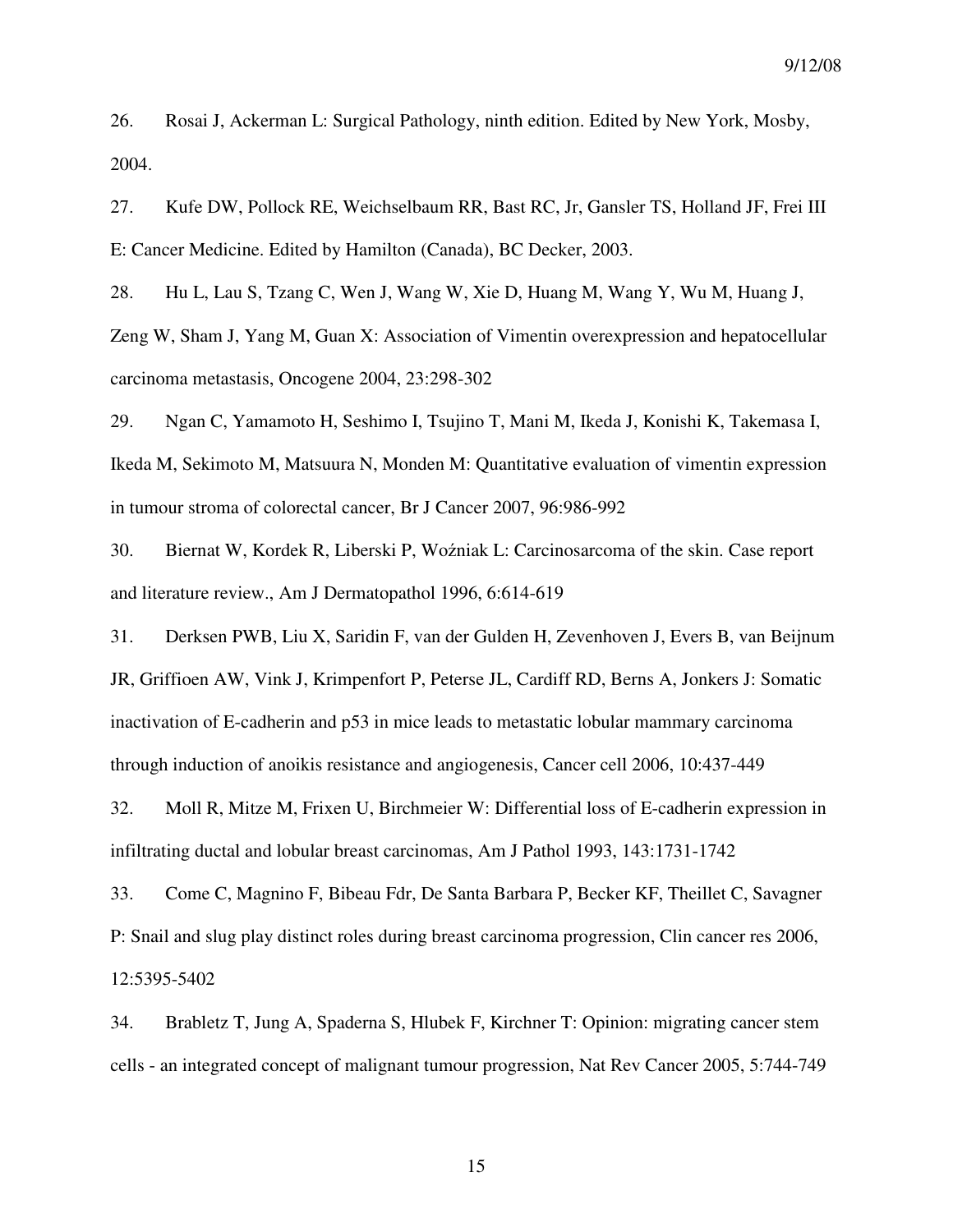35. Brakebusch C, Fassler R: beta 1 integrin function in vivo: adhesion, migration and more, Cancer met rev 2005, 24:403-411

36. Baumann P, Cremers N, Kroese F, Orend G, Chiquet-Ehrismann R, Uede T, Yagita H, Sleeman JP: CD24 expression causes the acquisition of multiple cellular properties associated with tumor growth and metastasis, Cancer res 2005, 65:10783-10793

37. Hamilton SR, Fard SF, Paiwand FF, Tolg C, Veiseh M, Wang C, McCarthy JB, Bissell MJ, Koropatnick J, Turley EA: The hyaluronan receptors CD44 and Rhamm (CD168) form complexes with ERK1,2 that sustain high basal motility in breast cancer cells, J biol chem 2007, 282:16667-16680

38. Savagner P, Kusewitt DF, Carver EA, Magnino F, Choi C, Gridley T, Hudson LG: Developmental transcription factor slug is required for effective re-epithelialization by adult keratinocytes, J Cell Physiol 2005, 202:858-866

39. Storci G, Sansone P, Trere D, Tavolari S, TaÔ Äurelli M, Ceccarelli C, Guarnieri T, Paterini P, Pariali M, Montanaro L, Santini D, Chieco P, Bonafe M: The basal-like breast carcinoma phenotype is regulated by SLUG gene expression, J Pathol 2008, 214:25-37

40. Mani S, Guo W, Liao M, Eaton E, Ayyanan A, Zhou A, Brooks M, Reinhard F, Zhang C, Shipitsin M, Campbel lL, Polyak K, Brisken C, Yang J, Weinberg R: The epithelialmesenchymal transition generates cells with properties of stem cells., Cell 2008, 133:704-715

41. Lee JM, Dedhar S, Kalluri R, Thompson EW: The epithelial-mesenchymal transition: new insights in signaling, development, and disease, J Cell Biol 2006, 172:973-981

42. Daniel CW, Strickland P, Friedmann Y: Expression and functional role of E- and Pcadherins in mouse mammary ductal morphogenesis and growth, Dev Biol 1995, 169:511-519

43. Moustakas A, Heldin C-H: Signaling networks guiding epithelial-mesenchymal transitions during embryogenesis and cancer progression, Cancer science 2007, 98:1512-1520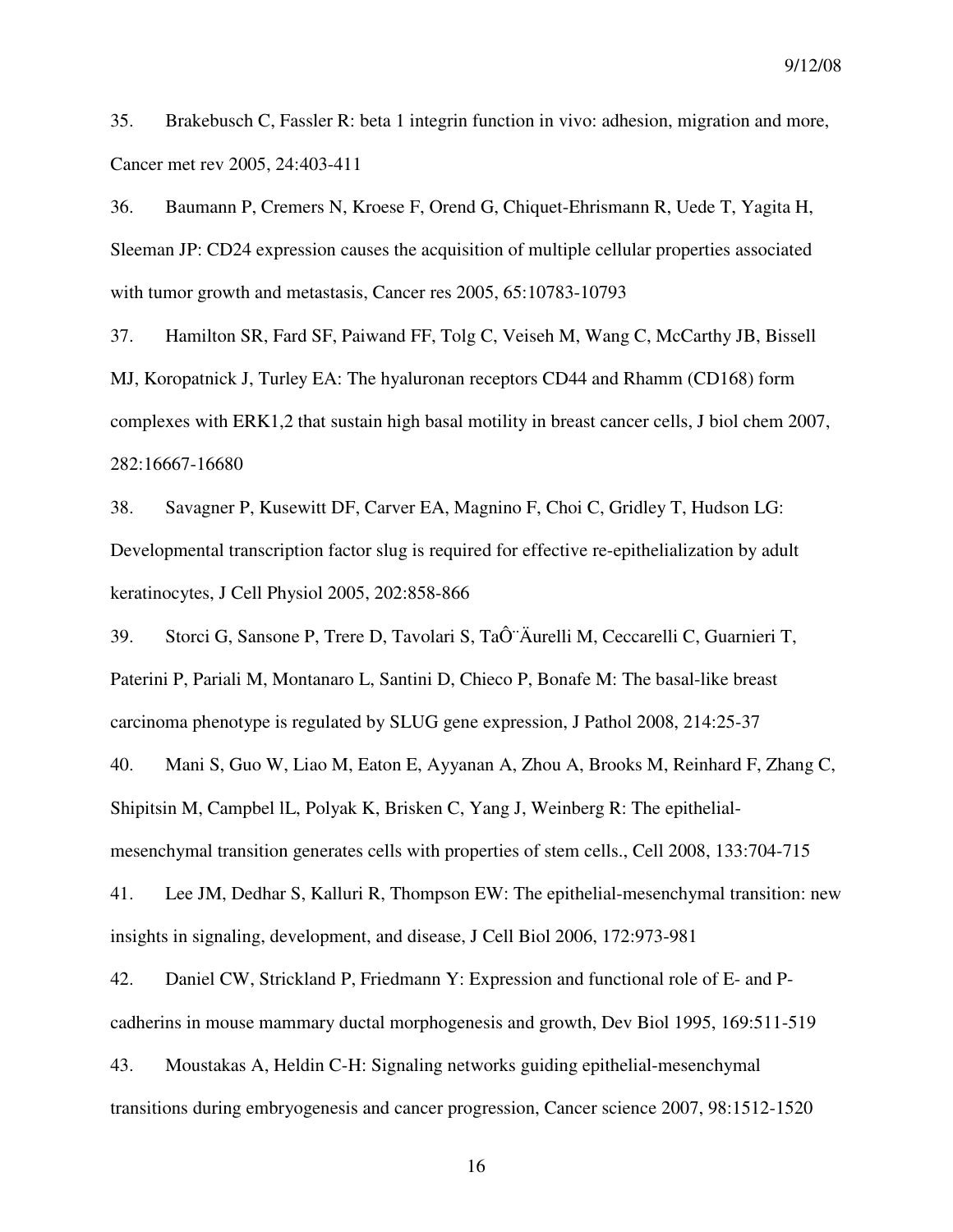44. Wyatt L, Wadham C, Crocker LA, Lardelli M, Khew-Goodall Y: The protein tyrosine phosphatase Pez regulates TGFbeta, epithelial-mesenchymal transition, and organ development, J Cell Biol 2007, 178:1223-1235

45. Mackenzie NC, Raz E: Found in translation: A new player in EMT, Dev Cell 2006, 11:434-436

46. Beach S, Tang H, Park S, Dhillon AS, Keller ET, Kolch W, Yeung KC: Snail is a repressor of RKIP transcription in metastatic prostate cancer cells, Oncogene 2007,

47. Yoon Y, Liang Z, Zhang X, Choe M, Zhu A, Cho HT, Shin DM, Goodman MM, Chen ZG, Shim H: CXC chemokine receptor-4 antagonist blocks both growth of primary tumor and metastasis of head and neck cancer in xenograft mouse models, Cancer Res 2007, 67:7518-7524

48. Savagner P, Yamada KM, Thiery JP: The zinc-finger protein slug causes desmosome dissociation, an initial and necessary step for growth factor-induced epithelial-mesenchymal transition, J Cell Biol 1997, 137:1403-1419

49. Perl AK, Wilgenbus P, Dahl U, Semb H, Christofori G: A causal role for E-cadherin in the transition from adenoma to carcinoma, Nature 1998, 392:190-193

50. Derksen PW, Liu X, Saridin F, van der Gulden H, Zevenhoven J, Evers B, van Beijnum JR, Griffioen AW, Vink J, Krimpenfort P, Peterse JL, Cardiff RD, Berns A, Jonkers J: Somatic inactivation of E-cadherin and p53 in mice leads to metastatic lobular mammary carcinoma through induction of anoikis resistance and angiogenesis, Cancer Cell 2006, 10:437-449

51. Batlle E, Sancho E, Franci C, Dominguez D, Monfar M, Baulida J, Garcia De Herreros A: The transcription factor snail is a repressor of E-cadherin gene expression in epithelial tumour cells, Nat Cell Biol 2000, 2:84-89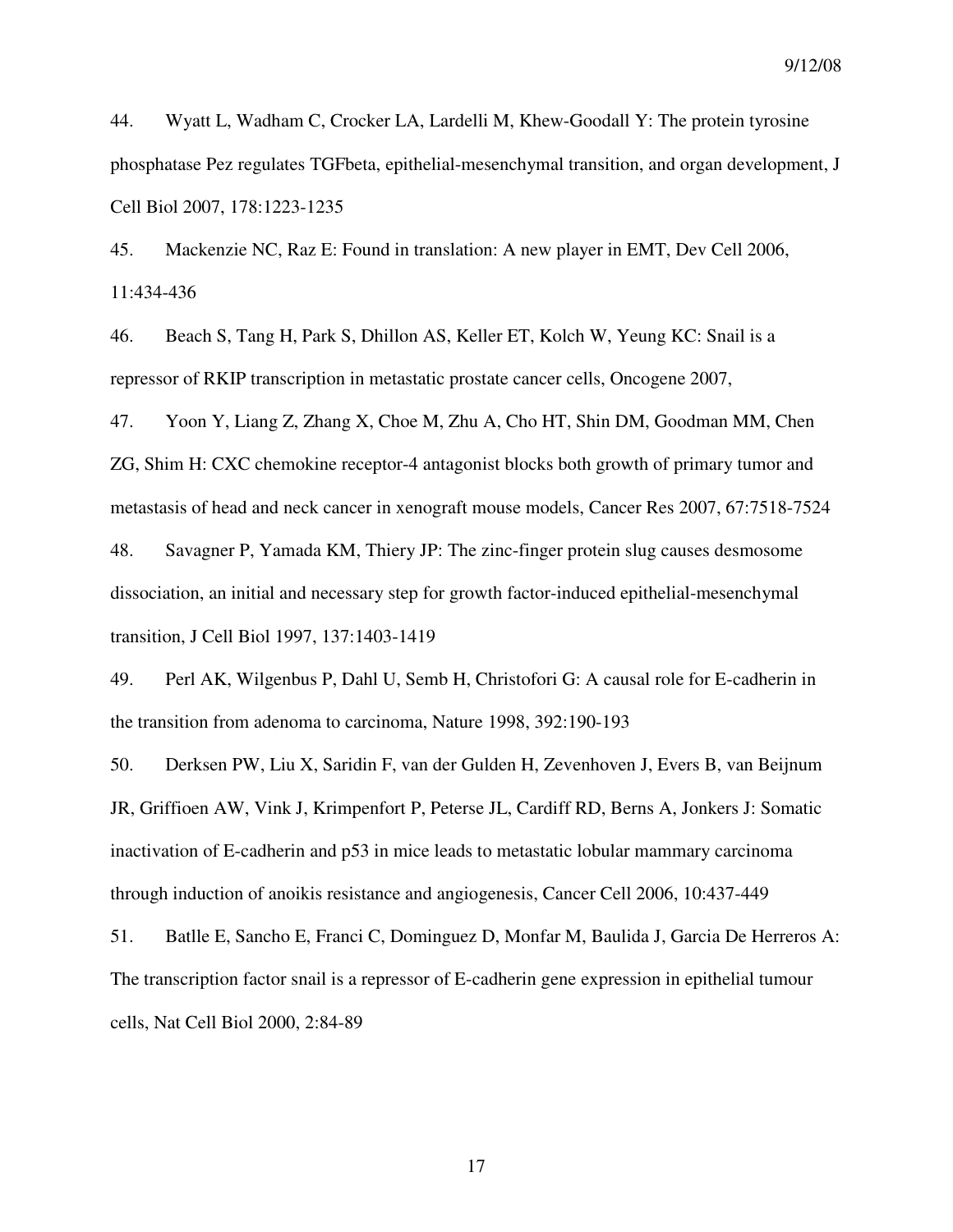52. Bolos V, Peinado H, Perez-Moreno MA, Fraga MF, Esteller M, Cano A: The transcription factor Slug represses E-cadherin expression and induces epithelial to mesenchymal transitions: a comparison with Snail and E47 repressors, J Cell Sci 2003, 116:499-511

53. Yang J, Mani S, Donaher J, Ramaswamy S, Itzykson R, Come C, Savagner P, Gitelman I, Richardson A, Weinberg R: Twist, a master regulator of morphogenesis, plays an essential role in tumor metastasis., Cell 2004, 17:927-939

54. Barrallo-Gimeno A, Nieto MA: The Snail genes as inducers of cell movement and survival: implications in development and cancer, Development 2005, 132:3151-3161

55. Castro Alves C, Rosivatz E, Schott C, Hollweck R, Becker I, Sarbia M, Carneiro F, Becker KF: Slug is overexpressed in gastric carcinomas and may act synergistically with SIP1 and Snail in the down-regulation of E-cadherin, J Pathology 2007, 211:507-515

56. Kajita M, McClinic KN, Wade PA: Aberrant expression of the transcription factors snail and slug alters the response to genotoxic stress, Mol cell biol 2004, 24:7559-7566

57. Perez-Mancera PA, Gonzelez-Herrero I, Perez-Caro M, Gutiirrez-Cianca N, Flores T, Gutierrez-Adan A, Pintado B, Sanchez-Martin M, Sanchez-Garcia I: SLUG in cancer development, Oncogene 2005, 24:3073-3082

58. Wu WS, Heinrichs S, Xu D, Garrison SP, Zambetti GP, Adams JM, Look AT: Slug antagonizes p53-mediated apoptosis of hematopoietic progenitors by repressing puma, Cell 2005, 123:641-653

59. Zhang C, Carl TF, Trudeau ED, Simmet T, Klymkowsky MW: An NF-kappaB and slug regulatory loop active in early vertebrate mesoderm, PLoS ONE 2006, 1:e106

60. Becker KF, Rosivatz E, Blechschmidt K, Kremmer E, Sarbia M, Hofler H: Analysis of the E-cadherin repressor Snail in primary human cancers, Cells tissues, organs 2007, 185:204-

212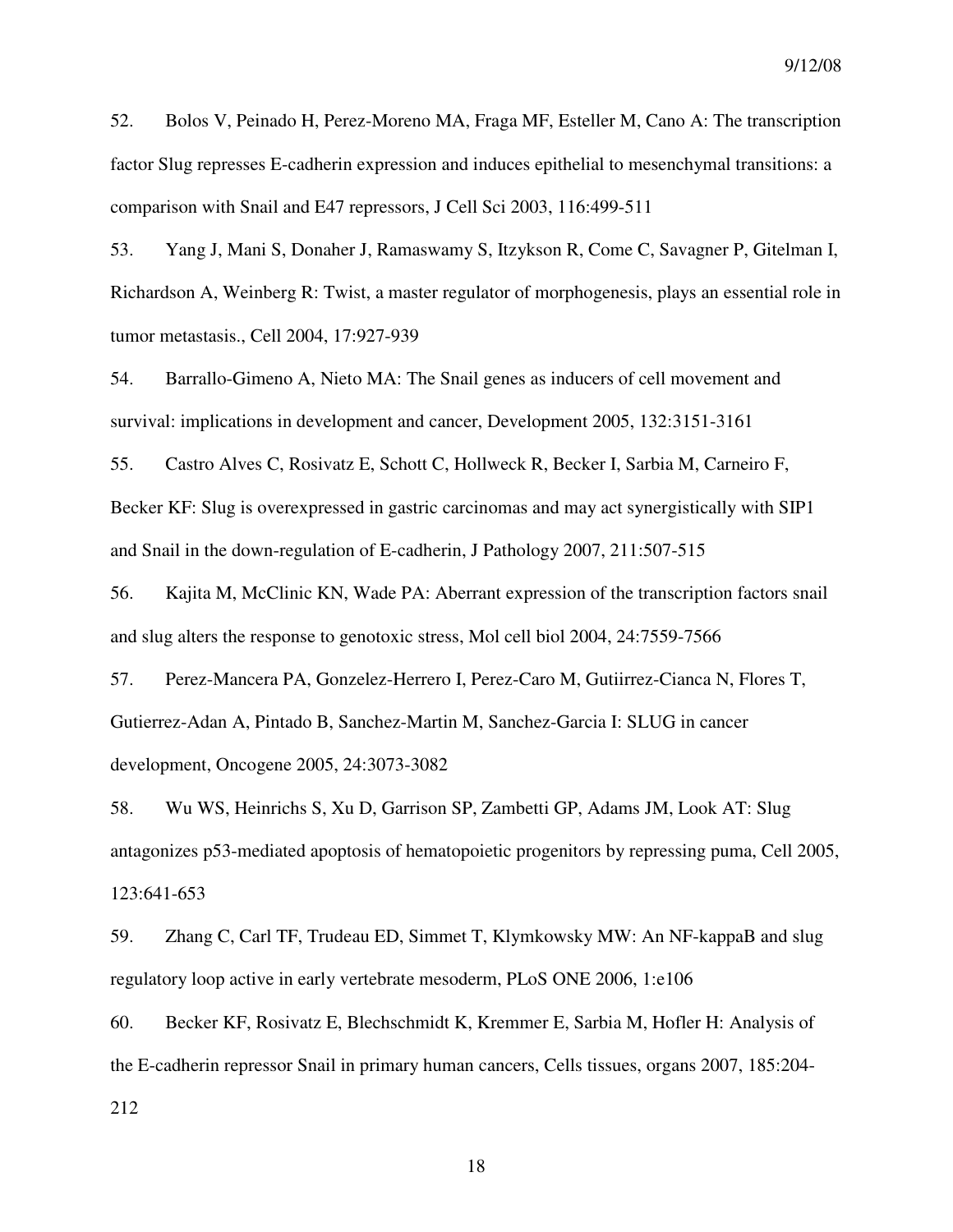61. Arias JI, Aller MA, Arias J: Cancer cell: using inflammation to invade the host, Mol Cancer 2007, 6:29

62. Harris AL: Hypoxia--a key regulatory factor in tumour growth, Nat Rev Cancer 2002, 2:38-47

63. Imai T, Horiuchi A, Wang C, Oka K, Ohira S, Nikaido T, Konishi I: Hypoxia attenuates the expression of E-cadherin via up-regulation of SNAIL in ovarian carcinoma cells, Am J Pathol 2003, 163:1437-1447

64. Evans AJ, Russell RC, Roche O, Burry TN, Fish JE, Chow VW, Kim WY, Saravanan A, Maynard MA, Gervais ML, Sufan RI, Roberts AM, Wilson LA, Betten M, Vandewalle C, Berx G, Marsden PA, Irwin MS, Teh BT, Jewett MA, Ohh M: VHL promotes E2 box-dependent Ecadherin transcription by HIF-mediated regulation of SIP1 and snail, Mol Cell Biol 2007, 27:157-169

65. Yang M, Wu K: TWIST activation by hypoxia inducible factor-1 (HIF-1): implications in metastasis and development., Cell Cycle 2008, 15:2090-2096

66. Peinado H, Del Carmen Iglesias-de la Cruz M, Olmeda D, Csiszar K, Fong KS, Vega S, Nieto MA, Cano A, Portillo F: A molecular role for lysyl oxidase-like 2 enzyme in snail regulation and tumor progression, Embo J 2005, 24:3446-3458

67. Min C, Kirsch KH, Zhao Y, Jeay S, Palamakumbura AH, Trackman PC, Sonenshein GE: The tumor suppressor activity of the lysyl oxidase propeptide reverses the invasive phenotype of Her-2/neu-driven breast cancer, Cancer Res 2007, 67:1105-1112

68. Tlsty TD, Coussens LM: Tumor stroma and regulation of cancer development, Annu Rev Pathol 2006, 1:119-150

69. Zhang C, Carl T, Trudeau E, Simmet T, Klymkowsky M: An NF-kappaB and slug regulatory loop active in early vertebrate mesoderm., PLoS ONE 2006, 1:e106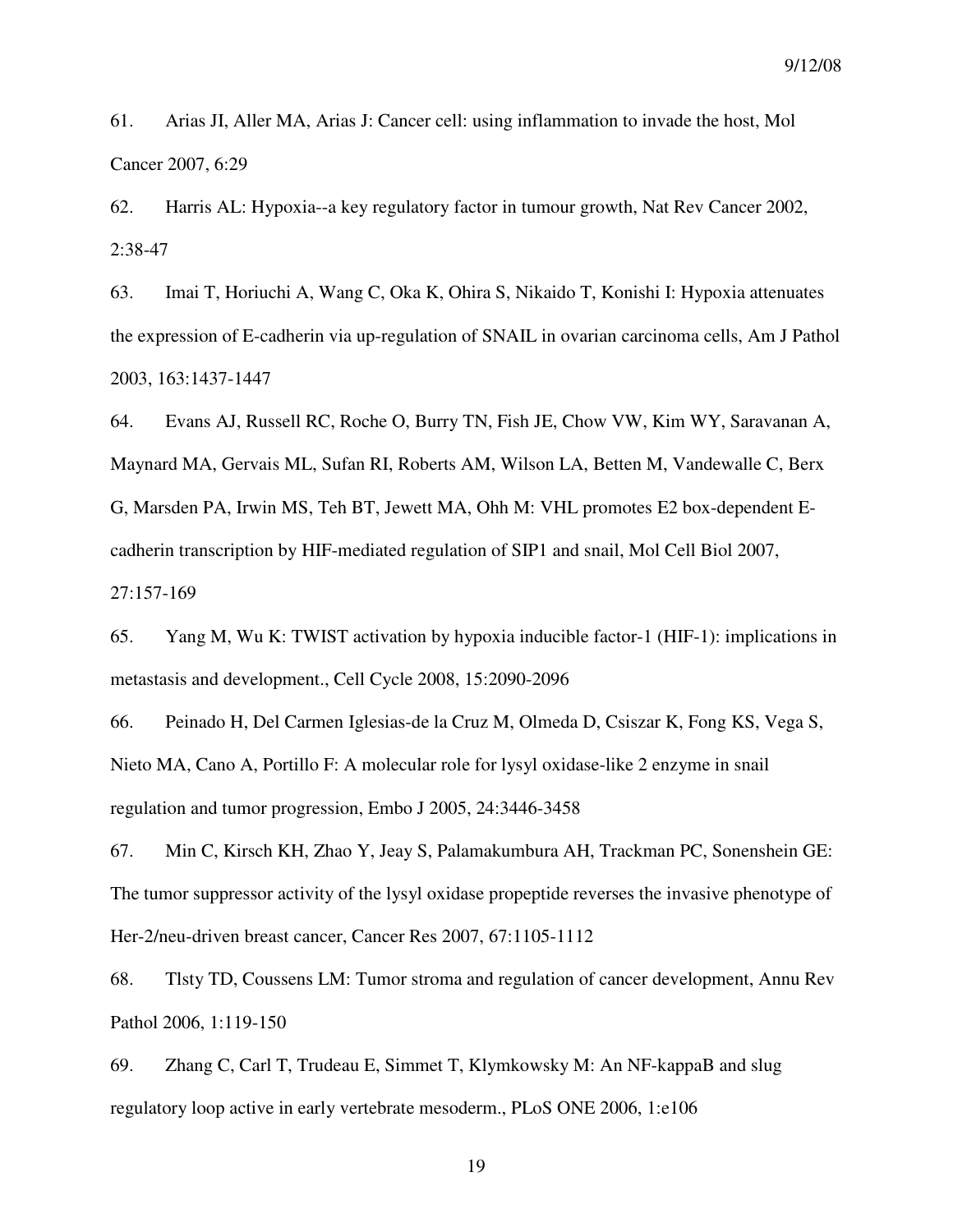70. Wyckoff JB, Wang Y, Lin EY, Li JF, Goswami S, Stanley ER, Segall JE, Pollard JW, Condeelis J: Direct visualization of macrophage-assisted tumor cell intravasation in mammary tumors, Cancer Res 2007, 67:2649-2656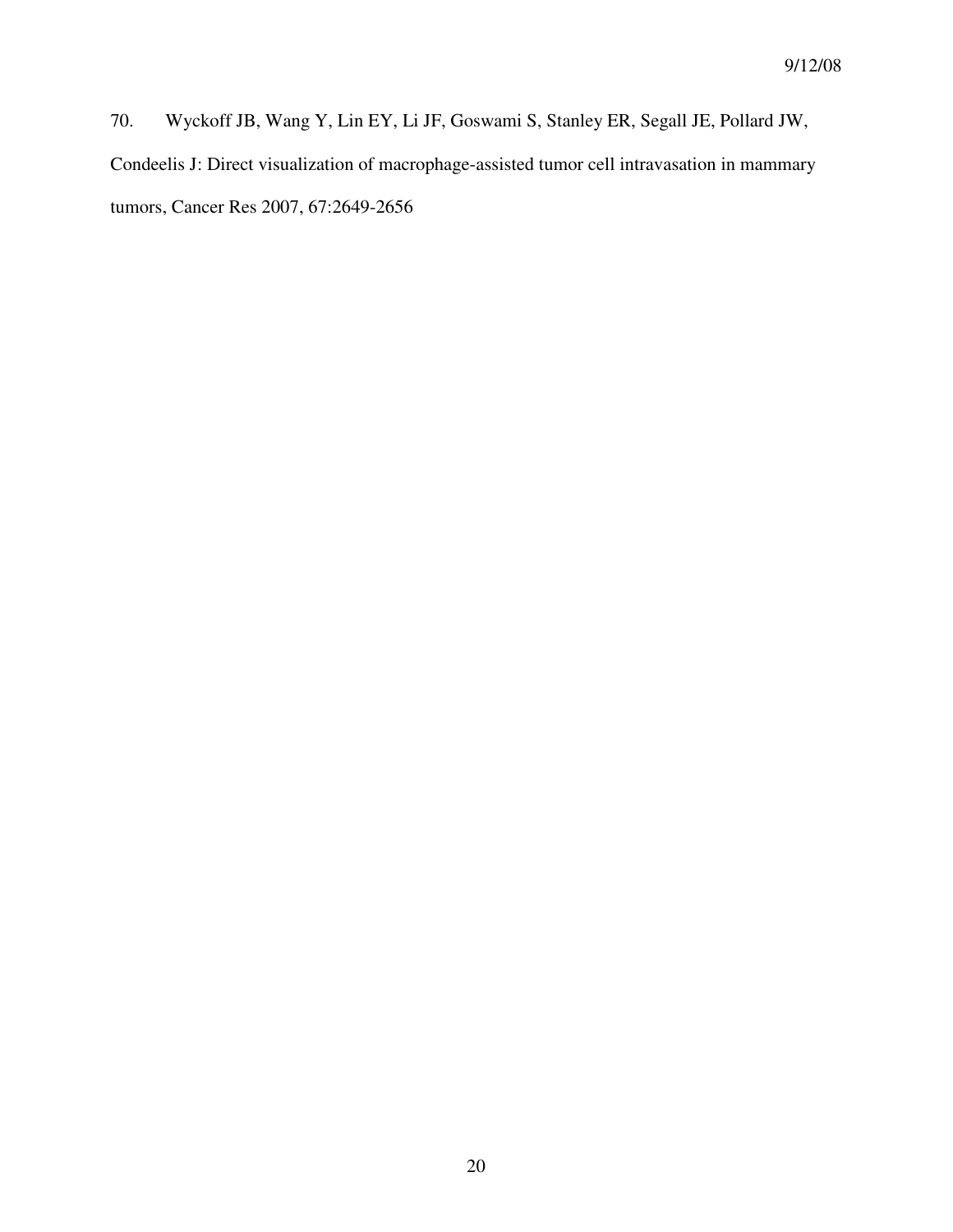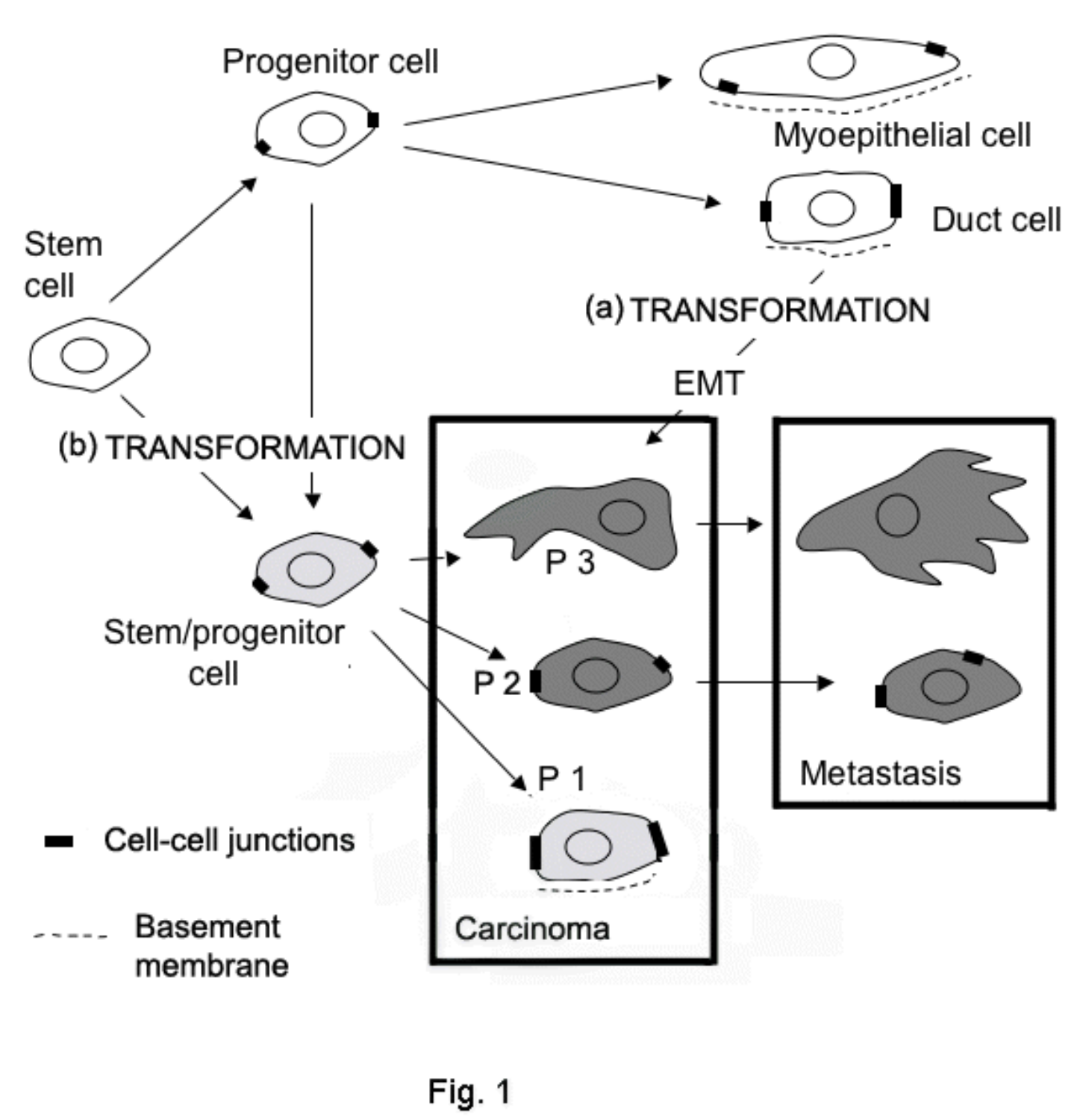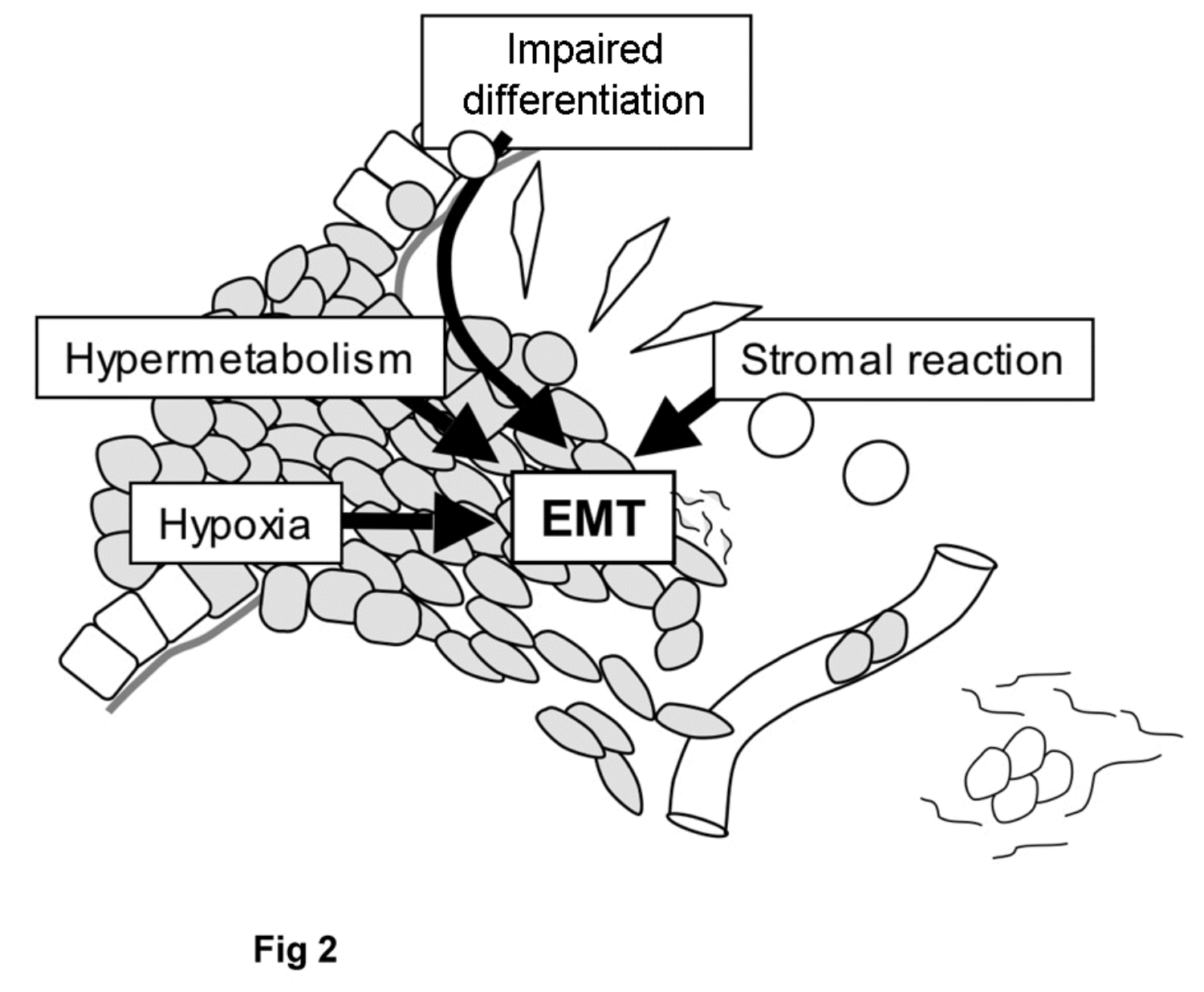| <b>Bladder Cancer</b>          | Transitional cell carcinoma                         | Papillary<br>Solid | 3<br>3                         |
|--------------------------------|-----------------------------------------------------|--------------------|--------------------------------|
|                                | Carcinosarcoma                                      |                    | $\mathbf{1}$                   |
| <b>Breast Cancer</b>           | Invasive ductal carcinoma                           |                    | 3                              |
|                                | Infiltrating Lobular carcinoma<br>Carcinosarcoma    |                    | $\overline{2}$<br>$\mathbf{1}$ |
|                                |                                                     |                    |                                |
| <b>Colon and Rectal Cancer</b> | Adenocarcinomas<br>Carcinosarcoma                   |                    | 3a<br>$\mathbf{1}$             |
|                                |                                                     |                    |                                |
| Anal Cancer                    | Epidermoid carcinoma                                |                    | 3                              |
| <b>Endometrial Cancer</b>      | Adenocarcinomas                                     |                    | 3                              |
|                                | Carcinosarcoma                                      |                    | 1                              |
| Ovarian cancer                 | Serous and Mucinous carcinoma                       |                    | 3                              |
| Testicular cancer              | Embryonal carcinoma, teratocarcinoma                |                    | 1                              |
| Gastric cancer                 | Diffuse gastric cancer                              |                    | $\overline{2}$                 |
|                                | Intestinal gastric cancer                           |                    | 3                              |
| Head and neck cancer           | carcinoma (squamous cell carcinoma)                 |                    | 3                              |
| Kidney (Renal Cell) Cancer     | <b>Wilms</b>                                        |                    | $\overline{2}$                 |
|                                | Renal cell carcinoma                                |                    | 3                              |
| Liver cancer                   | Hepatocellular carcinoma                            |                    | 3                              |
| Lung Cancer                    | Squamous cell carcinomas                            |                    | 3                              |
|                                | Adenocarcinoma                                      |                    | 3<br>3b                        |
|                                | small cell lung carcinoma<br>Spindle-cell carcinoma |                    | $\overline{2}$                 |
|                                | Carcinosarcoma                                      |                    | $\mathbf{1}$                   |
| <b>Pancreatic Cancer</b>       | Adenocarcinomas                                     |                    | 3                              |
| <b>Prostate Cancer</b>         | Adenocarcinomas                                     |                    | 3                              |
|                                | Carcinosarcoma                                      |                    | 1                              |
| Skin Cancer                    | Basal cell cancer                                   |                    | 3                              |
|                                | Squamous cell cancer                                |                    | 3                              |
|                                | spindle cell squamous cell                          |                    | $\mathbf{1}$                   |
|                                | Melanoma                                            |                    | 3                              |
| <b>Thyroid Cancer</b>          | Adenocarcinoma<br>Anaplastic carcinomas             |                    | 3<br>$\overline{2}$            |
|                                |                                                     |                    |                                |
| Malignant mesothelioma         |                                                     |                    | 1                              |